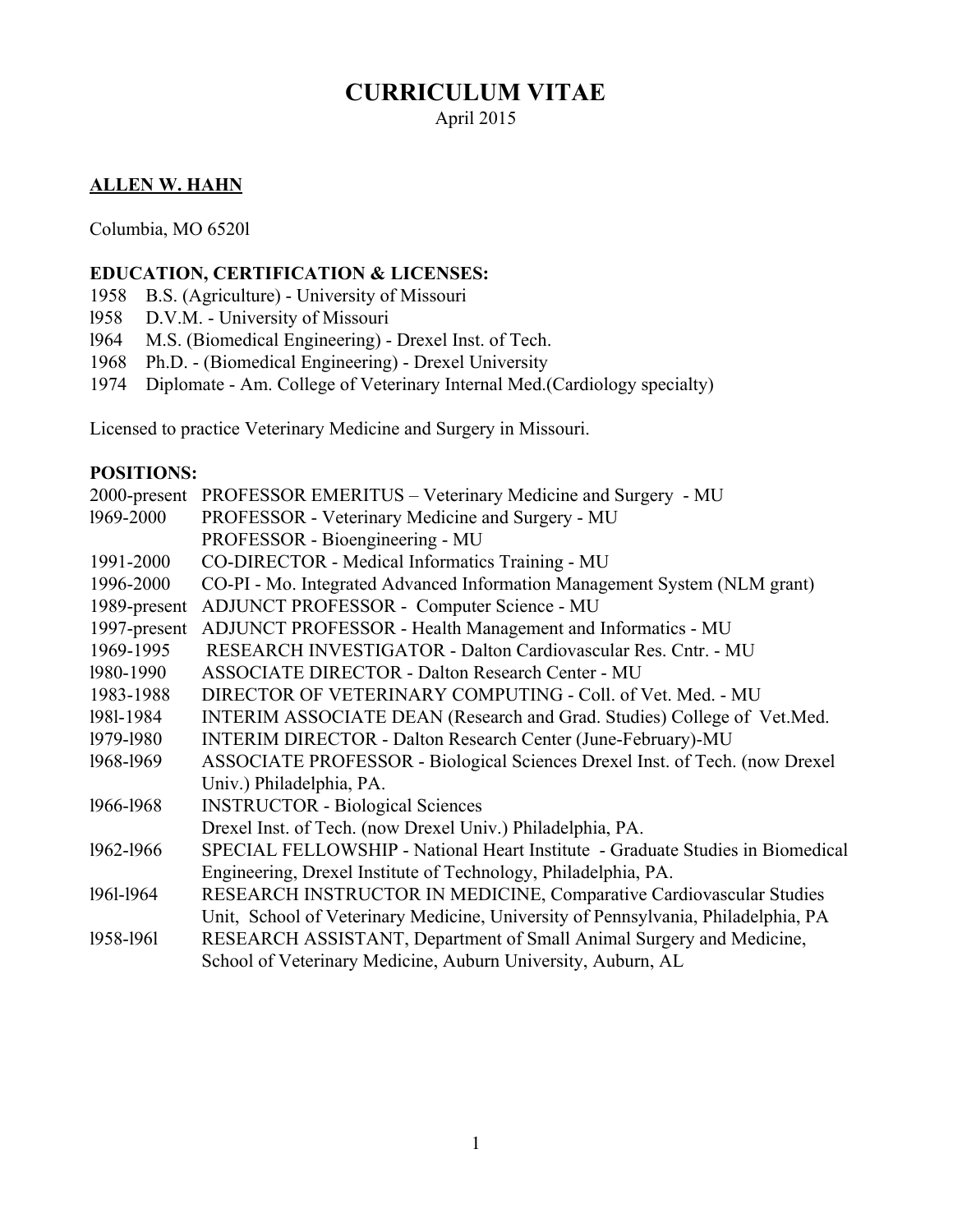#### **RESEARCH AREAS AND INTERESTS:**

Computer applications in veterinary medicine (Veterinary Informatics), esp. artificial intelligence, expert systems and ECG Processing; Comparative cardiovascular performance and disease in non-human species; Biological sensing electrodes; Biomaterials.

#### **TEACHING ACTIVITIES**: (prior to retirement)

HSM 471- "Decision Support Systems in Health Care" - Team taught, fall semester to executive students.

Honors College 10GH - "Veterinary Medicine and Society" with Dr. J.N. Berg Post graduate courses in:

Electrocardiography General Cardiology

Auscultation Computers and Veterinary Medicine

 These given to: MU Continuing Education, Veterinary Postgraduate Inst., Santa Cruz, CA; Am. Animal Hosp. Assoc., American Veterinary Medical Assoc., etc.

#### **PROFESSIONAL AND HONORARY SOCIETIES**:

American Veterinary Medical Association Missouri Veterinary Medical Association (Life Member) American Physiological Society American Medical Informatics Association Biomedical Engineering Society

Institute of Electrical and Electronic Engineers (Elected Senior Member, 1978) membership in

Engineering in Medicine and Biology Society of IEEE – (Life Member in 2000)

Academy of Veterinary Cardiology

American College of Veterinary Internal Medicine

Association for Veterinary Informatics

American Association of University Professors

Sigma Xi

Alpha Zeta

Phi Zeta

#### **OFFICES AND REVIEW GROUPS**

| 1967-68 | Secretary - Philadelphia Chapter of IEEE Group on Eng.in Med. & Biol. |
|---------|-----------------------------------------------------------------------|
| 1968-69 | Chairman - Philadelphia Chapter of IEEE Group on Eng. in Med. & Biol. |
| 1971-72 | Chairman - Columbia (Mo.) Chap. of IEEE Group of Eng. in Med. & Biol. |
| 1976-77 | President - Association Vet. Med. Data Program Participants           |
| 1975-77 | Chairman - Committee on Canine ECG Standards-Acad. of Vet. Cardiology |
| 1979-81 | President, Academy of Veterinary Cardiology                           |
| 1980-82 | Chairman, Biomaterials and Publications Committee, IEEE/EMB Soc.      |
| 1981-84 | President - Cardiology Specialty, Am. Coll. Vet. Internal Medicine    |
| 1990-91 | Elected Reg. Rep., Administrative Comm., Region V, IEEE/EMB Soc.      |
| 1990-93 | Group leader, Laboratory for Applied Expert Systems Research, MU      |
| 1992-93 | Reelected Reg. Rep., Administrative Comm., Region V, IEEE/EMB Soc.    |
| 1997-99 | Elected Vice-President, Rocky Mountain Bioengineering Society         |
| 1997-98 | Elected President-Elect, Veterinary Medical Data Base                 |
| 1999-00 | Elected President – Rocky Mountain Bioengineering Symposium           |
|         |                                                                       |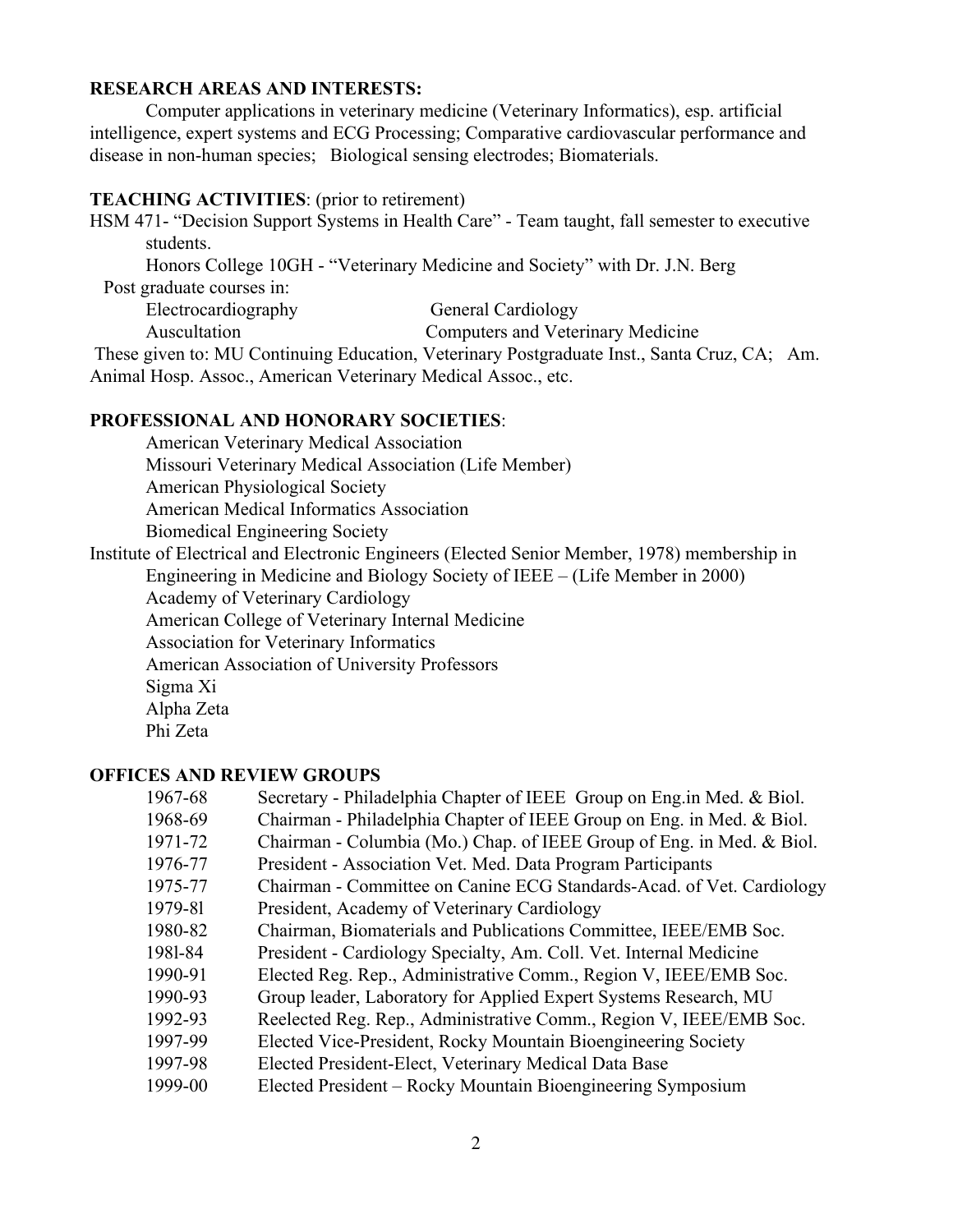Reviewed manuscripts for IEEE Transactions on Biomedical Engineering, J. Amer. Vet. Med. Assn. and Annals of Biomedical Engineering, Rocky Mountain Bioengineering Symposium Reviewed grant applications for Materials Section, National Science Foundation (NSF). Member, Board of Directors, Rocky Mountain Bioengineering Symposium Panel Member Surgery and Bioengineering Study Section - Ad Hoc Small Business Innovative Research Reviews - National Heart, Lung & Blood Institute, NIH. 1984-1986. Site Visitor Applied. Neurophysiology Study Section, NINCDS,NIH, 1984 Site Visitor Information Sciences Study Section, NLM, NIH, 1985 Panel Member NSF Grant Review Panel on Telecommunications in Medicine, 1994 Chairman; Exhibits - 1985 "Frontiers of Engineering and Computing in Health Care" - Chicago, September, 1985 Organizer and Chairman First Veterinary MUMPS Symposium, December 12-13, 1984, Columbia, Missouri Program Chairman; 23rd Rocky Mountain Bioengineering Symposium, April 11-12, 1986, Columbia, Missouri President-Elect, Am. Veterinary Computer Society, 1985-86 President, Am. Veterinary Computer Society, 1986-87 Past President Am. Veterinary Computer Society, 1987-1988 Member Organizing Committee for Am. College of Veterinary Informatics Chair: Program for Veterinary Informatics Track, SCAMC (Symp. on Computers Applications in Medical Care), 1990, 1991 President-Elect; American College of Veterinary Informatics; 1992-1993 President American College of Veterinary Informatics; 1993-1994 AdHoc Reviewer UM President's Research Board proposals - 1992-2000 Member Amer. Vet. Med. Assoc. Subcommittee on Informatics Standards (1995-2002), Chairman - 1999-2002 President-Elect Veterinary Medical DataBase Participants - 1996-1998 President Veterinary Medical Data Base Participants - 1998-2000 Past-President Veterinary Medical DataBase Participants - 2000-2002 President-Elect Veterinary Medical DataBase Participants - 2002-2004 President Veterinary Medical Data Base Participants - 2004-2006 Immediate Past President - Veterinary Medical Data Base Participants – 2006-2008 Program Director - Veterinary Medical Data Base – 2014- Present

#### **LISTED IN:**

American Men and Women of Science Who's Who in International Medical Electronics and Biological Engineering Who's Who in the Midwest Who's Who in Frontier Science and Technology

### **EDITORIAL RESPONSIBILITIES**:

1984 - 1986 - Consulting Editor - "Engineering in Medicine and Biology Magazine" - IEEE/EMBS

198l-1983 -Senior Editor (Founding) and Publisher, "Engineering in Medicine and Biology" – Magazine for the IEEE/EMBS

1978-1981 - Editor - Engineering in Medicine and Biology Newsletter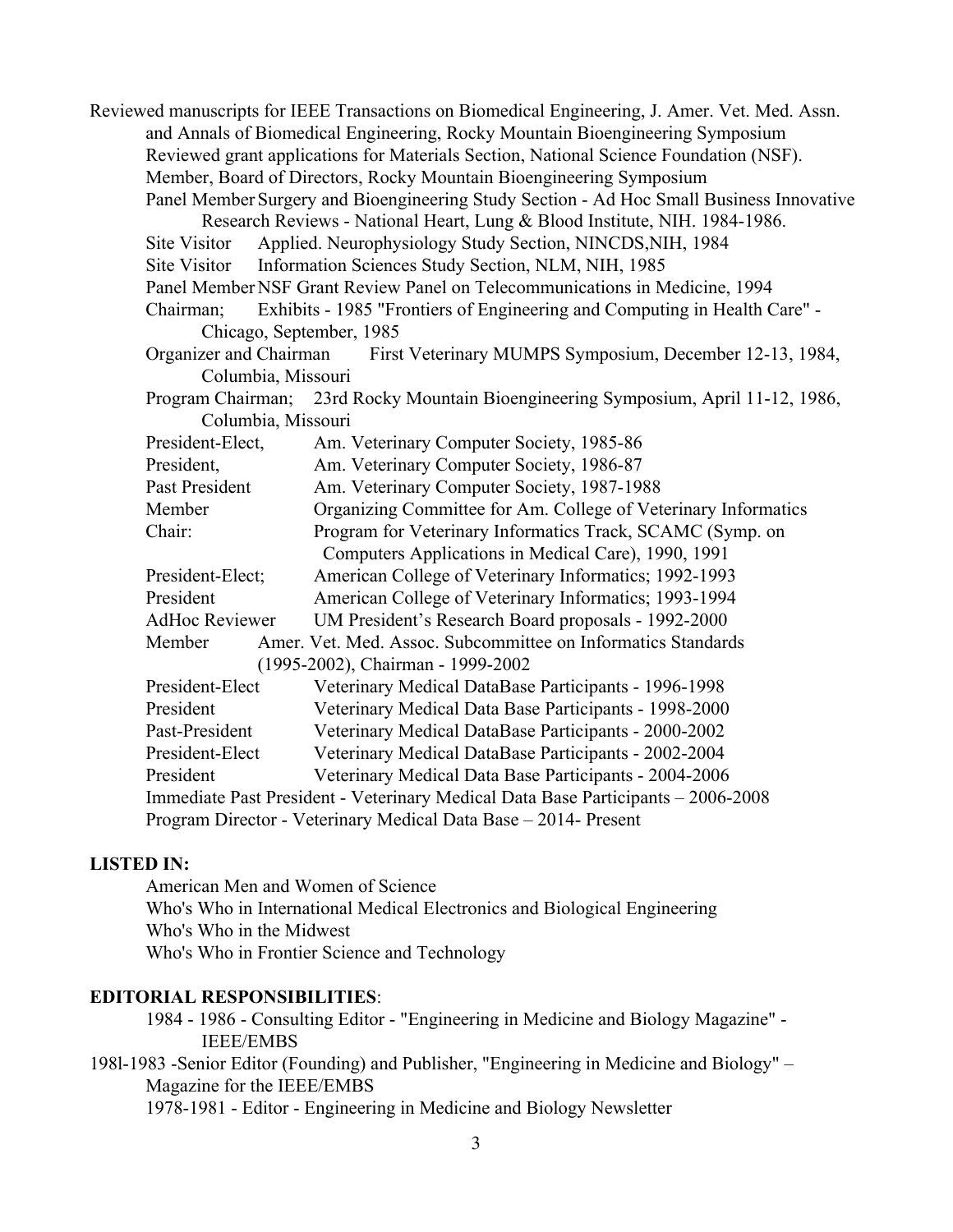- 1976-1979 Co-Editor "Electrocardiogram of the Month", a monthly feature in the Journal of the Amer. Vet. Med. Assoc.
- 1987-1988 & 1989-1990- Faculty Advisor for "Intervet", national journal of the Student American Veterinary Medical Association.

#### **CONSULTING**:

Epidemiology Branch, National Cancer Institute, NIH, Bethesda, Maryland Marion Laboratories, Kansas City, Missouri KLI Industries, Newtown, Pennsylvania Intech Systems Corp., Hauppauge, New York TPS Inc. Mt. Vernon, Indiana Idea Works, Columbia, Missouri Mo. State Veterinarian's Office (DataBase and Animal ID design and implementation)

#### **PATENTS**:

U.S. Patent # 4,276,l44 - "Oxygen Electrode and Method of Preparation Thereof" - granted June 30, l98l (co-Inventor with M.F. Nichols, A.K. Sharma and E.W. Helmuth) Assignee: Curators of the University of Missouri and licensed to Nichols Technology, Columbia, MO.

U.S. Patent #4,390,405 – continuation-in-part for "Oxygen Electrode and Method of Preparation Thereof" granted June 28, 1983 (Hahn, et al.) Assignee: Curators of the University of Missouri; Licensed to Nichols Technology, Columbia, MO.

U.S. Patent #4,921,723 - "Process for Applying a Composite Insulative Coating to a Substrate and Coated Article Produced Thereby" - granted May 15, 1990 (co-Inventor with M.F. Nichols) . Assignee: Curators of the University of Missouri; Licensed to Nichols Technology, Columbia, MO.

U.S.Patent #5,121,706 - "Apparatus for Applying a Composite Insulative Coating to a Substrate" - granted June 20, 1992 (co-Inventor with M.F. Nichols) . Assignee: Curators of the University of Missouri; Licensed to Nichols Technology, Columbia, MO.

U.S.Patent 5,137,780 - "Article Having a Composite Insulative Coating" - granted August 11, 1992 (co-inventor with M.F. Nichols). Assignee: Curators of the University of Missouri; Licensed to Nichols Technology, Columbia, MO.

Disclosure of "Method of Altering Surface Tension" University of Missouri Patent Committee. July 8, 1983. (not pursued for patent protection)

#### **HONORS**

MU Alumni Association Faculty Alumni Award – 1993 Lifetime member – Institute of Electrical and Electronic Engineers Geyer Award for Public Service to Higher Education – 2001 Lifetime member – Missouri Veterinary Medical Association – 2002 Honor Roll member – American Veterinary Medical Association - 2004

#### **CAMPUS & UNIVERSITY SERVICE:**

1979-1981 Faculty Grievance Panel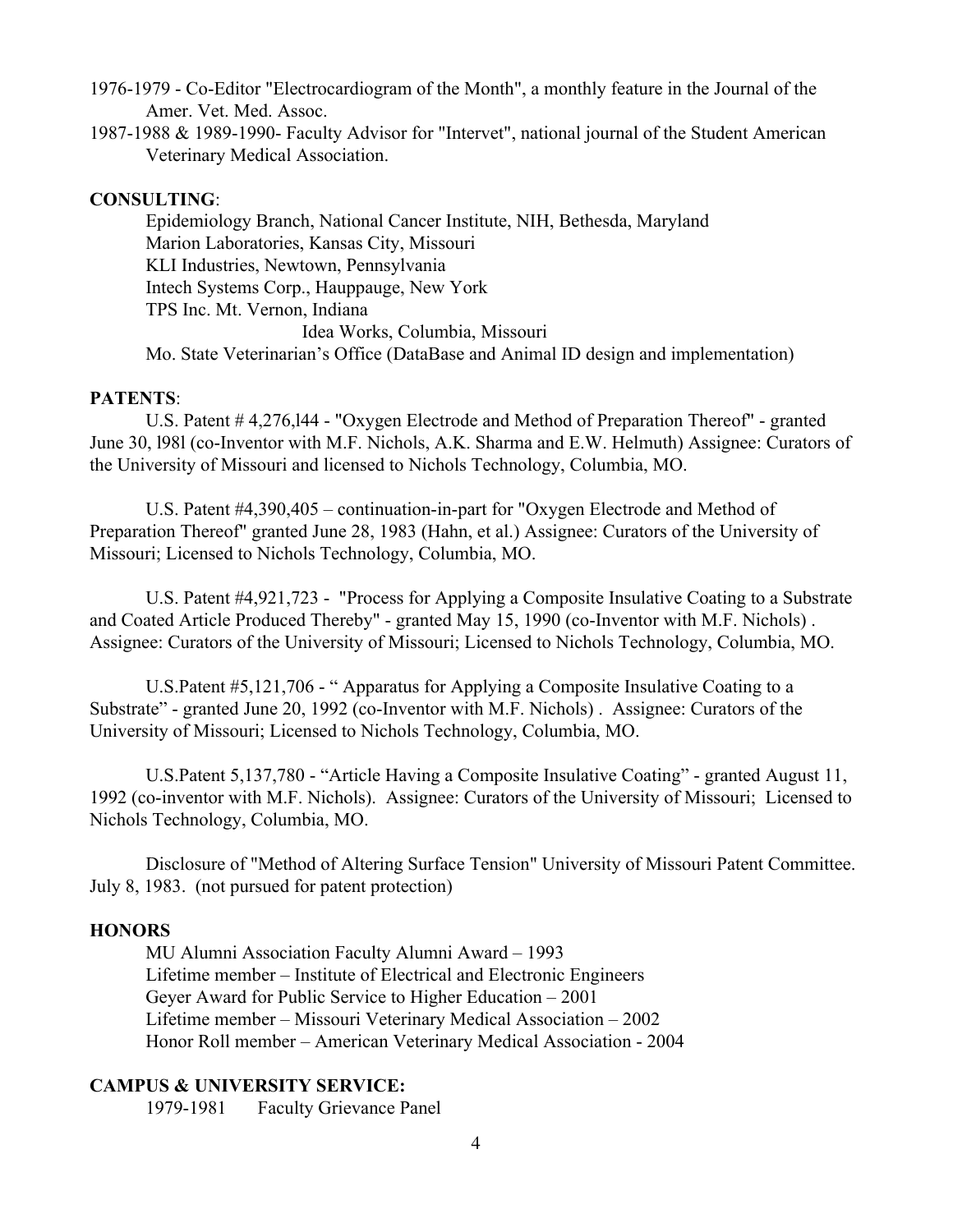| 1974-1987    | <b>Graduate Faculty Senate</b>                                   |
|--------------|------------------------------------------------------------------|
| 1983         | Special Graduate Faculty Senate Task Force on Graduate Education |
| 1972-1976    | Sinclair Comparative Medicine Farm Advisory Committee            |
| 1980-1986    | Sinclair Comparative Medicine Farm Advisory Committee            |
| 1984-1987    | Elected Chair, UMC Campus Computer Advisory Committee            |
| 1985-1991    | Elected to UMC Faculty Council from Coll. of Vet. Med.           |
| 1986-1987    | Chair, UMC Faculty Council Special Projects Committee            |
| 1987-1990    | Chair, UMC Faculty Council Academic Affairs Committee            |
| 1987-1988    | Provost's Task Force on Computing                                |
| 1988         | UM Planning Task Force on Telecommunications                     |
| 1988-1991    | <b>KBIA Advisory Committee</b>                                   |
| 1989         | UM President's Advisory Committee on Budget Enhancement          |
| 1988-1989    | Coordinator, H.E.R.O. (Higher Ed. Rescue Operation)              |
| 1989-1990    | Chair, MU PAC- a University Political Action Committee           |
| 1990-1991    | Member - Campus (UMC) Long Range Planning Committee              |
| 1990-1991    | Member-UM System Long Range Planning Committee                   |
| 1990-1991    | Member-UM Intercampus Faculty Council                            |
| 1990-1991    | Member, Provost Search Committee                                 |
| 1990-1991    | Member, Chancellor's Advisory Committee on Minority Affairs      |
| 1990-1991    | Elected Chair, MU Faculty Council                                |
| 1991-1992    | Member, MU Planning Council                                      |
| 1991         | Chair, Ad Hoc Task Force on Main Frame Computing at MU           |
| 1991         | Member, MU Faculty Advisory Committee on Computing               |
| 1991-1993    | Member, Coll. Vet. Med. Promotion and Tenure Committee           |
| 1991-1992    | Chair, Dept Vet Med/Surg. Computer Committee                     |
| 1992         | Member, UM President's Advisory Committee on Computing           |
| 1992-present | Chair, MU PAC- Missouri University 's Political Action Committee |
| 1993-1994    | Chair, Tenure Task Force for MU Faculty Council                  |
| 1993-1995    | Elected member Coll. Vet Med Faculty Policy Committee            |
| 1993-1994    | Chair, Coll. Vet Med Promotion and Tenure Committee              |
| 1993-1994    | Planning Board-Mo. Integrated Adv. Info. Mgt. Effort             |
| 1993         | Member-Curators Subcommittee on Telehealth                       |
| 1994-2000    | Elected representative, Coll. Vet. Medicine, MU Faculty Council  |
|              | Elected Chair, Faculty Council Special Projects Committee        |
| 1995-1997    | Elected Chair, Dept. Promotion and Tenure Committee              |
| 1993-1998    | Elected Chair, MU Chapter Am. Assoc. Univ. Professors (AAUP)     |
| 1997-1998    | Elected Vice-Chair, MU Faculty Council                           |
| 1998-2000    | MU Campus Computing Advisory Committee                           |
| 1999-2000    | MU Health Policy Oversight Committee                             |
|              |                                                                  |

## 1998-2000 Elected Sec.-Treas., Missouri Assn. Faculty Senates

### **COMMUNITY SERVICE:**

1972-1978 - Assistant Scoutmaster, Troup 733, Columbia, Missouri 1979-1981 - Post Advisor, Explorer Post 503, Columbia Missouri 1977-1979 - Chair.-"Swim-for-Hearts" fund drive Am. Heart Assoc. Mo. Affil. 1978-1984 - Member-Cardiac Rehab. Committee, Am. Heart Assoc. Mo. Affil. 198l - Member - Columbia Missouri Redistricting Commission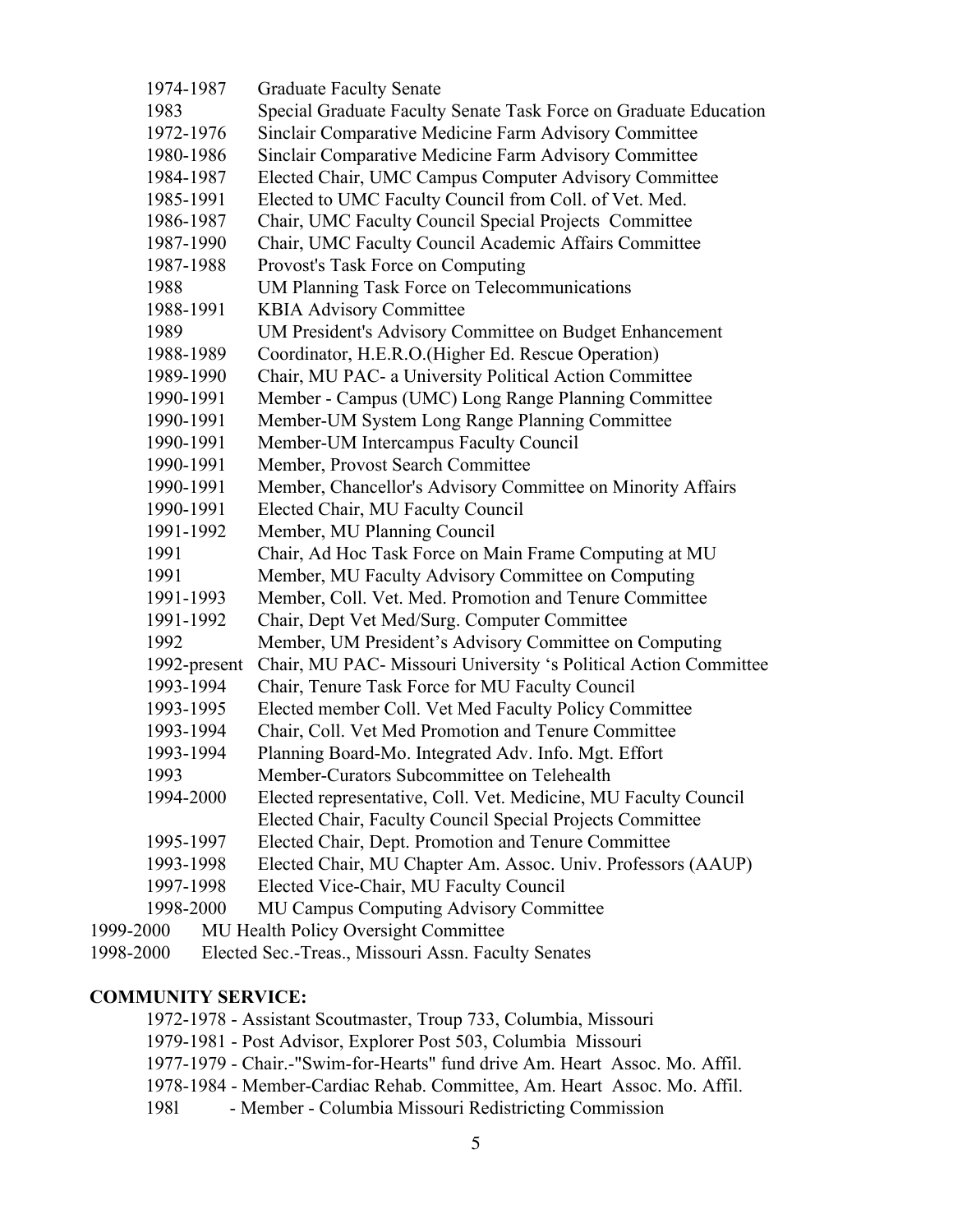1972-2000 - Leader, Columbia Masters Swimming

## **HOBBIES and RECREATION**:

Competitive swimming (Masters) Selected Mo. "Showme State Games" Male Athlete of the Year, 1996) Canoeing and backpackingFly-fishing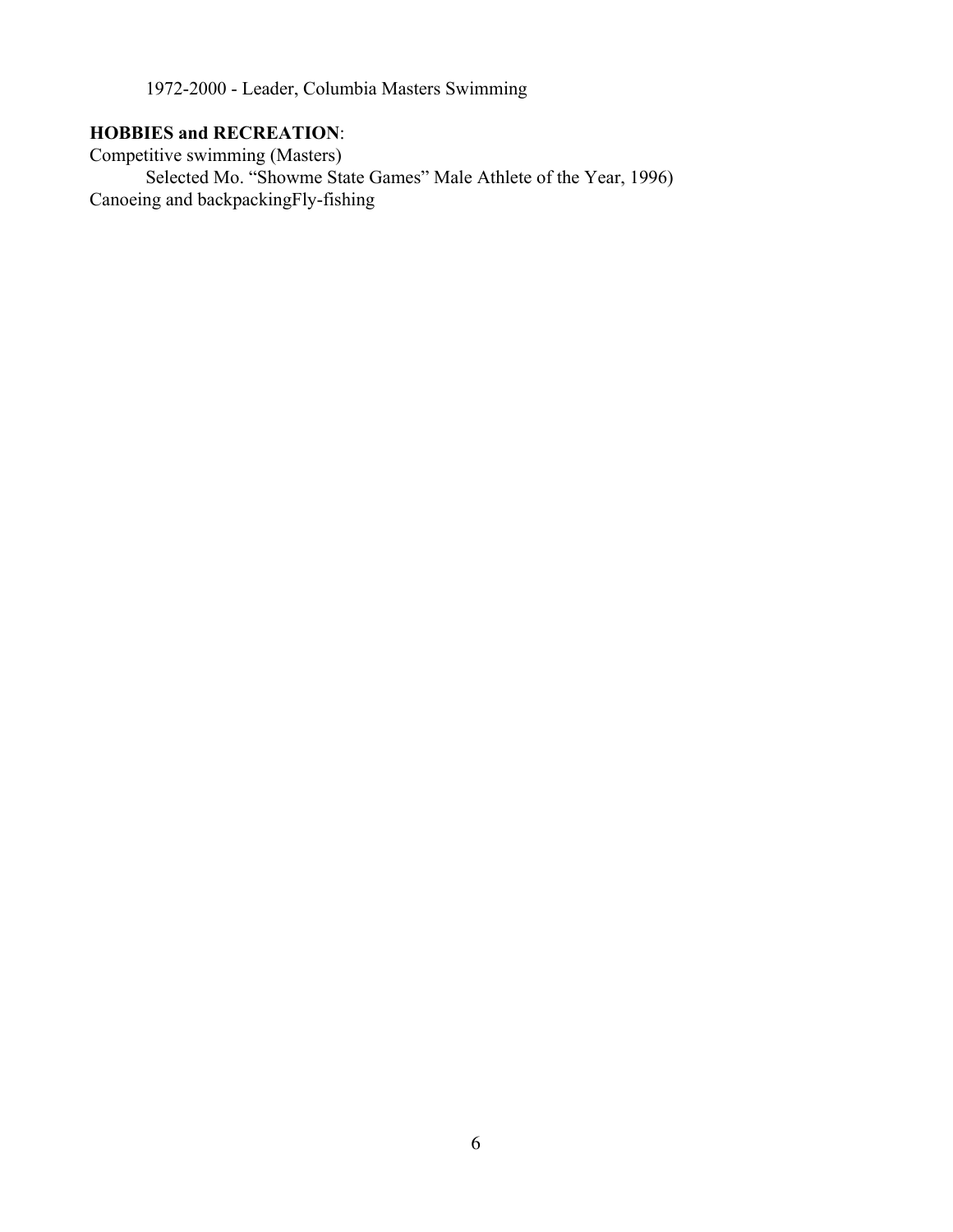## **BIBLIOGRAPHY - Allen W. Hahn**

(in chronological order)

### **Papers in peer reviewed journals and conferences, and book chapters**

1] Hahn, A. W., "Angiocardiography in Canine Dirofilariasis." J. of Amer. Vet. Med. Assn., Vol. l36, pp. 355-358, l960.

2] Kendall, B., Amoss, D., Sun, H., Hahn, A. W. and Farrel, D., "The Noise-Free Fetal Electrocardiogram Recorded from the Maternal Abdomen." Amer.J. of Obst. and Gyn., Vol. 97, pp. ll29-ll34, l967.

3] Massie, H., Racine, P., Pasker, R., Hahn, A. W. and Sun, H., "Study of Power Generating Implantable Electrodes." Med. and Biol. Eng., Vol. 6, l968.

4] Huckaba, C. E. and Hahn, A. W., "A Generalized Approach to the Modeling of Arterial Blood Flow." Bull. of Math. Biophysics, 30:645, l968.

5] Tallarida, R., Herr, A., Sun, H. and Hahn, A. W., "Mathematics Courses for Physicians and Other Life Scientists." J. Med. Educ., Vol. 44, pp. ll70, l969.

6] Plank, R., Hahn, A. W., Beard, R. and Cooper, J., "Chronic Implantation Studies of Biological Power Cells." J. Assoc. for Adv. of Med. Inst., Vol. IV, p. 28, l970.

7] DeRosa, J., Beard, R. B. and Hahn, A. W., "The Fabrication and Evaluation of Cathode and Anode Materials for Implantable Hybrid Power Cells." IEEE Trans. on Biomed. Eng. BME-7,Vol. l7, l970.

8] Hahn, A. W., "Auscultation of Heart Sounds in More Common Forms of Heart Diseases in the Dog." In: Kirk's Current Veterinary Therapy, III, W. B. Saunders Co., Philadelphia, l97l.

9] Tsou, F. K., Frankel, S. N., Chous, P. C., and Hahn, A. W., "An Integral Method for the Analysis of Blood Flow," Bull. Math. Biophysics, 33:ll7-l28, l97l.

10] Coffman, J. R., Garner, H. E., Hahn, A. W. and Hartley, J., "Characterization of Refractory Laminitis." A.A.E.P. Proc., pp. 35l-358, l972.

11] Garner, H. E., Coffman, J. R., Hahn, A. W. and Hartley, J., "Indirect Measurement of Blood Pressure in the Horse." A.A.E.P. Proc., pp. 343-349, l972.

12] Cooper, J. B. and Hahn, A. W., "Hybrid Biological Power Cells for Cardiac Pacemakers: Materials Evaluation." IEEE Trans. on Biomedical Engineering. BME-20:336-345 Sept. l973.

13] Hahn, A. W. Garner, H. E., Coffman, J. R. and Sanders, C. W., "Indirect Measurement of Arterial Blood Pressure in the Laboratory Pony." Lab. Animal Science, 23(6), pp. 889-893, l973.

14] Cywinski, J. K., Cooper, J. B., Hahn, A. W., "Biogalvanic Power Sources" in Cardiac Pacing, Proc. of IV Int'l. Symp. H. J. Thalen, ed., Van Gorcum & Co., Assen, the Netherlands, l973.

15] Mayhan, K. G., Havens, M. R., Peace, B. W., and Hahn, A. W., "Plasma Formed Polymers and Their Biomedical Application - Part I: Synthesis and Fundamental Studies." National Bureau of Standards, Sp. Publ. 4l5, "Biomaterials", pp. l-l2, May l, l975.

16] Hahn, A. W., Sanders, C. R., Mayhan, K. G., and Easley, J. R.,"Plasma Formed Polymers and Their Biomedical Application - Part 2: Biocompatibility and Applications."National Bureau of Standards, Sp. Publ. 4l5, "Biomaterials", pp. l3-l8, May l, l975.

17] Dorn, C. R., Garner, H. E., Coffman, J. R., Hahn, A. W., and Tritschler, L. G., "Castration and Other Factors Affecting the Risk of Equine Laminitis." The Cornell Veterinarian, Vol. 65: No. l, January l975.

18] Garner, H. E., Hahn, A. W., Hartley, J. W., Hutcheson, D. P., and Coffman, J. R., "Indirect Blood Pressure Measurement in the Dog." Lab. An. Sci., 23:l97-202 (April), l975.

19] Garner, H. E., Coffman, J. R., Hahn, A. W., Ackerman, N., and Johnson, J. H., "Equine Laminitis and Associated Hypertension: A Review." J. Am Vet. Med. Assn.,l66:56-66, l975.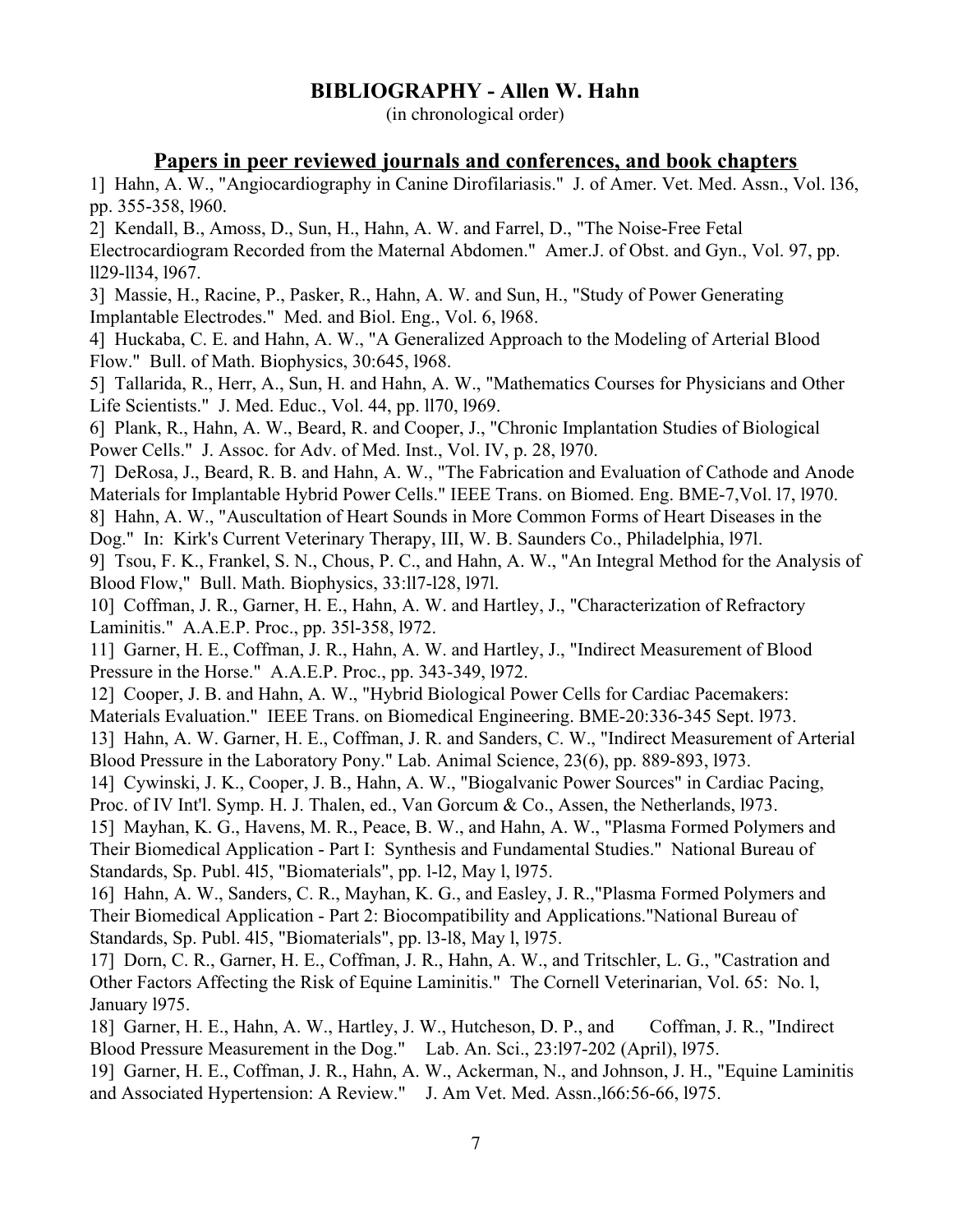20] Garner, H. E., Coffman, J. R., Hahn, A. W., Hutcheson, D. W., and Tumbleson, M. E., "Equine Laminitis of Alimentary Origin: An Experimental Model." Am. J. Vet. Res., 36:44l-444 (April), l975. 21] McGrath, C. J., Nichols, M. F., Hahn, A. W., Short, C. E. and Paddleford, R. R., "Spontaneously Occurring Pulses Alternans in Anesthetized Dogs." Vet. Anes,. 2:24-48, l975.

22] Garner, H. E., Hahn, A. W., Salem, C., Coffman, J. R., Hutcheson, D. P. and Johnson, J. H., "Cardiac Output, Left Ventricular Ejection Rate, Plasma Volume and Heart Rate Changes in Equine Laminitis-Hypertension." Am. J. Vet. Res., 38:725-729 (June) l977.

23] Hahn, A. W., "Digitalis Glycosides in Canine Medicine." In Current Vet. Therapy VI, R. L. Kirk, editor, W. B. Saunders Co., Philadelphia. pp. 329-339, l977.

24] Hahn, A. W. and Garner, H. E., "Indirect Measurement of Blood Pressure in Animals." In Advances in Comparative Medicine and Veterinary Science, Simpson and Brandley, editors, Academic Press, New York. Vol. 2l:l-l8, l977.

25] Cywinski, J.K., Hahn, A.W. and Easley, J.R., "Performance of Implanted Biogalvanic Pacemakers." In Cardiac Pacing; (Proc. Vth Int'l. Symp. Tokyo, 1976). Watanabe, Y., ed. - Exerpta Medica. Amsterdam, 1977 - pp. 447-451.

26] Cywinski, J. K., Hahn, A. W., Nichols, M. F. and Easley, J. R., "Performance of Implanted Biogalvanic Pacemakers." Pace - Vol. l, Jan. l978.

27] Tang, T. E., Murphy, V. G., Hahn, A. W. and Barr, R. E., "Operation of Platinum Oxygen Sensing Microelectrodes." J. Bioengineering 2:38l-388, l978.

28] Ackerman, N., Burk, R., Hahn, A. W., and Hayes, H. M., Jr.: "Patent Ductus Arteriosus in the Dog: A Retrospective Study of Radiologic, Epidemiologic and Clinical Findings." Am. J. Vet. Res. 39 (Nov.) l805-l8l0, l978.

29] Nichols, M. F., Hahn, A. W., Easley, J. R. and Mayhan, K. G., "Bioevaluation of Plasma Polymerized Films in Skeletal Muscle." J. Biomed. Materials Research:l3 (March) 299-3l5, l979. 30] Gaynor, F., Hoffer, R. E., Nichols, M. F., Moraff, H., Hahn, A. W., and McCoy, D. M.: "Physiologic Features of the Canine Esophagus: Effects of Tranquilization on Esophageal Motility". Am. J. Vet. Res. 4l:727-732 (May) l980.

31] Hahn, A. W., Nichols, M. F., Sharma, A. K. and Hellmuth, E. W.: "Glow Discharge Polymer Coated Oxygen Sensors". Chap. in "Biomedical and Dental Application of Polymers." C.G. Gebelein and F. F. Koblitz, editors, Plenum Press, New York, l98l pp. 85-96.

32] Nichols, M. F., W. J. James, A. K. Sharma, H. K. Yasuda and A. W. Hahn: "Cyclic Voltammetry for the Study of Polymer Film Adhesion to Platinum Neurological Electrodes." Biomaterials, 2:l6l-l65 (July) l98l.

33] Sadhir, R. K., W. J. James, H. K. Yasuda, A. K. Sharma, M. F. Nichols and A. W. Hahn: "The Adhesion of Glow Discharge Polymers, Silastic and Parylene to Implantable Platinum Electrodes: results of tensile pull tests after exposure to isotonic sodium chloride. Biomaterials, 2:239-243, October l98l.

34] Hahn, A. W., D. H. York, M. F. Nichols, G. Amromin and H.K. Yasuda: "Biocompatibility of Glow Discharge Polymerized Films and Vacuum-Deposited Parylene". J. Appl. Polymer Science. (Appl. Polymer. Symp.) 38:55-64, 1984.

35] Nichols, M. F. A. W. Hahn, W. J. James, A. K. Sharma and H. K. Yasuda.: "Evaluating the Adhesion Characteristics of Glow Discharge Polymerized Films by a Novel Voltage Cycling Technique". J. Appl. Polymer Science.(Appl. Polymer Symp.) 38:21-33, 1984.

36] Turrentine, M.A., A.W. Hahn, & G.S. Johnson: The Factor VIII Complex in Canine Plasma after Submaximal Treadmill Exercise". Am. J. Vet. Res. 47:39-42 (Jan.), 1986.

37] Hahn, A.W., (editor): "Biomedical Sciences Instrumentation" Vol. 22:1986 Proc. 23rd Annual Rocky Mountain Bioengineering Symposium, Columbia, Missouri, April 11-12, 1986.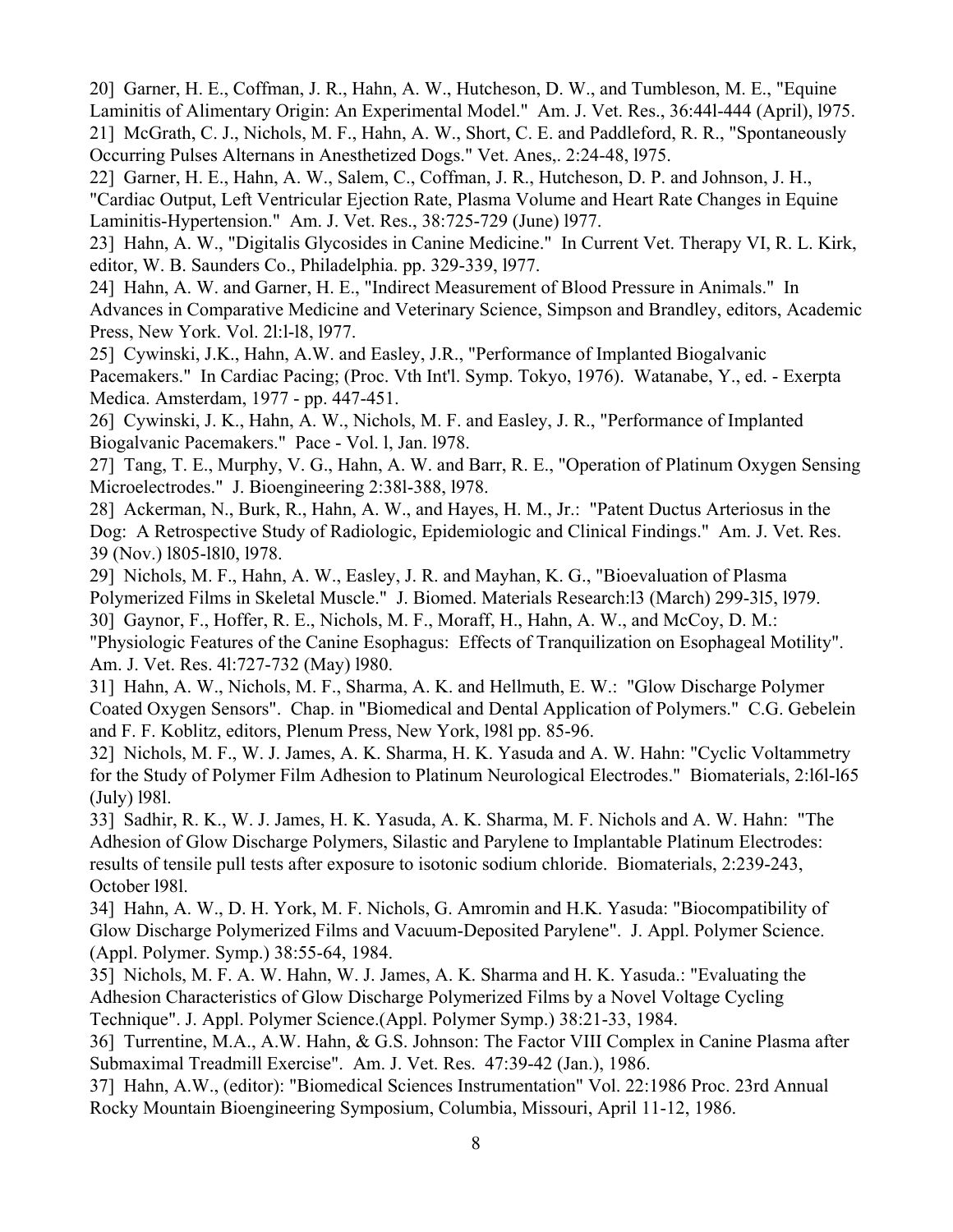38] Hahn, A.W.: "The Physiologic Cardiac Diagnosis - Normal and Abnormal Rhythms in Cardiac Diagnosis in the Dog & Cat: A Diagnostic Handbook", Gompf, R.E. (editor), Am. An. Hosp. Assn. Denver,CO,1986, pp. 128-141.

39] Hahn, A.W.; review of "Bolton's Handbook of Canine and Feline Electrocardiography" by N.J. Edwards. J. Am. Vet. Med. Assoc. 191:719(Sept. 15), 1987

40] Nichols, M.F. and A.W. Hahn:" Electrical Insulation of Implantable Devices by Composite Polymer Coatings." I.S.A. Transactions 26:15-18(No. 4),1987

41] Nichols, M.F., A.W. Hahn and A.K. Sharma: "The Effect of High Energy, Electrodeless Plasma Polymerized Methane Polymers on the Adhesion Characteristics of Poly-p-Xylylene Films." J. Adhesion Sci. & Tech. 2:59-66(No. 1), 1988

 42] Sharma, A.K., A.W. Hahn and M.F. Nichols: "Optimizing Poly (chloro-p-xylyle ne) or Parylene C Synthesis." J. Appl. Polymer Sci. 36:(No. 7), 1557-1565,1988.

43] Ansbacher, L., M.F. Nichols and A.W. Hahn: "The Influence of the Parasite, *Encephalitozoon cuniculi* on Neural Tissue Responses to Implanted Biomaterials in the Rabbit." J. Lab. Animal Sci. 38:689-695(Dec., No. 6), 1988.

44] Schulz, K., D., McCaw and A.W. Hahn: "Ventricular Tachycardia in Metastatic Disease; ECG of the Month". J. Am. Vet. Med. Assn. 197:1464-1465 (Dec. 1), 1990.

45] (anon): "Heart Disease", chapter in Merck Veterinary Manual, 7th edition, 1991, Merck, Sharp and Dohme. Rahway, NJ.

46] Jiang, B., K. S. Rugh, D.S. Hatfield, D. Jiang and A.W. Hahn: "Nonlinear Algorithm for the Identification of a Fiducial Marker for Various Cardiac Events". Proc.15th Annual Symposium on Computer Applications in Medical Care (SCAMC), pp 455-459, Nov. 17-20, 1991, McGraw-Hill, Publishing, Washington, DC.

47] Rugh, K. S., B. Jiang, D.G. Hatfield, H. E. Garner and A. W. Hahn: "Cardiac Cycle Variability in Ponies at Rest and During Exercise. J. Appl. Physiology. 73(4):1572-1577, 1992

48] Anderson, M.A., F.A. Mann, C. Wagner-Mann, A. W. Hahn, B.L. Jiang and J. L. Tomlinson." A Comparison of Nonthreaded, Enhanced Threaded, Ellis Fixation Pins Used in Type I External Skeletal Fixators in Dogs." Vet. Surg. 22:482-489, 1993.

49] Hahn, Allen W., Michael J. Knowles and J. Craig Klimczak: " A Listener/Viewer for Phonocardiograms". J. Am. Med. Informatics Assn. Symp. Supp.-Proc. 18th Ann. Symp. on Computers in Med. Care - ( an electronic demonstration) - Nov. 5-9, 1994 - pg. 1039.

50] Klimczak, J. Craig, Allen W. Hahn, MaryEllen Sievert and Joyce A. Mitchell:" Getting Around in a Large Nomenclature File: Browsing SNOMED International." J. Am. Med. Informatics Assn. Symp. Supp.-Proc. 18th Ann. Symp. on Computers in Med. Care - ( an electronic demonstration) - Nov. 5-9, 1994- pg. 1023.

51] Schrope, Donald P., P.R. Fox, A.W. Hahn, B. Bond and S. Rosenthal.: "Effects of Electrocardiograph Frequency Filters on P-QRS-T Amplitudes of the Feline Electrocardiogram." Am. J. Vet. Research 56:1534-1540 (Nov) 1995.

52] Carson, C. Andrew, J.M. Keller, K.K. McAdoo, D. Wang, B. Higgins, C.W. Bailey, J.G. Thorne, B.J. Payne, M. Skala and A. W. Hahn: "*E. coli* O157:H7 Restriction Pattern Recognition by Artificial Neural Network". J. Clin. Microbiology, 33:2894-2898 (Nov) 1995.

54] Hausam, Robert D. And Allen W. Hahn: "Representation of Clinical Problem Assessment Phrases in U.S. Family Practice Using Read 3.1 Terms: A Preliminary Study" J. Am. Med. Informatics Assn. Symp. Supp.-Proc. 19th Ann. Symp. on Computers in Med. Care - Oct. 28 Nov. 1, 1995 pp. 426-430. 55] Klimczak, J. Craig, Allen W. Hahn, Mary Ellen Sievert, Greg Petroski and John Hewitt:

"Comparing Clinical Vocabularies Using Coding System Fidelity", .J. Am. Med. Informatics Assn. Symp. Supp.-Proc. 19th Ann. Symp. on Computers in Med. Care - Oct. 28-Nov. 1, 1995 pp. 883-887.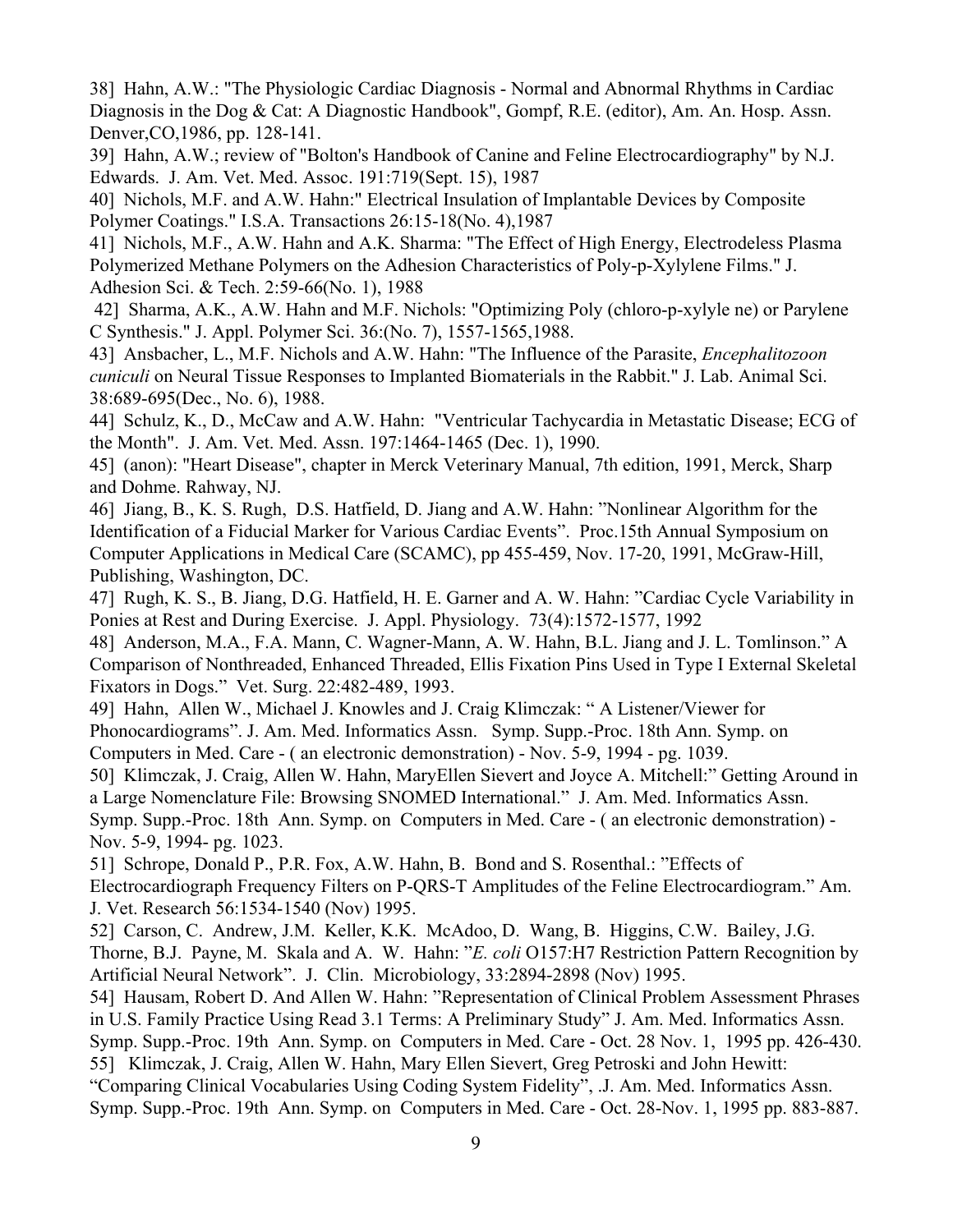56] Williams, N., J. L. Tomlinson, A.W. Hahn, G.M. Constantinescu, C. Wagner-Mann: "Heat Conduction of Fixator Pins with Polymethylmethacrylate External Fixation." Veterinary and Comparative Orthopedics and Traumatology 10:153-159,1997.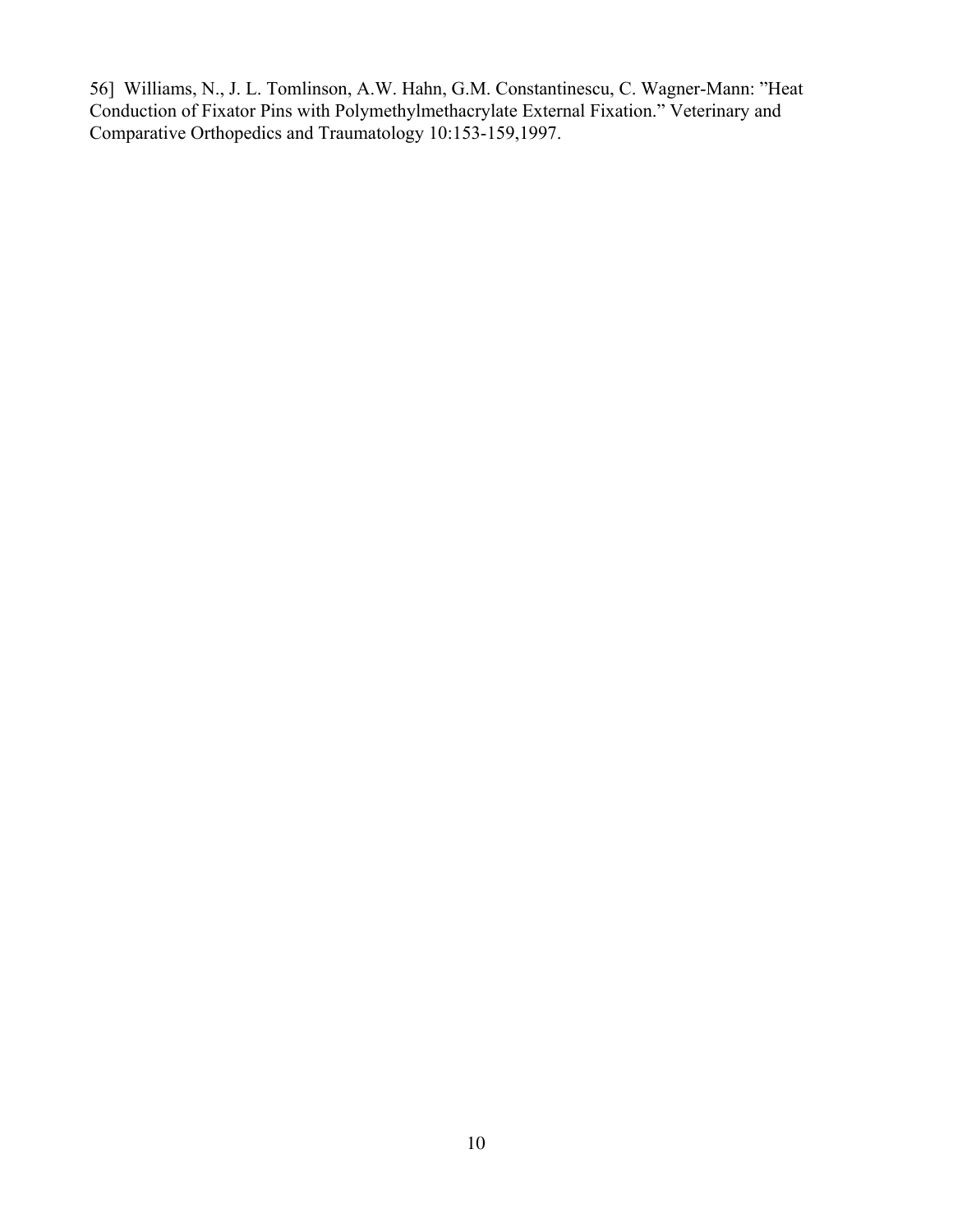## **National and International Conference Proceedings (Full Papers)**

1] Hahn, A. W., "Auscultation as an Aid in the Diagnosis of Heart Disease in Dogs." Sci. Proc. 100th Ann. Mtg. AVMA, pp. 124, 1962.

2] Hahn, A. W., "Some Applications of Phase-Plane Analysis to Certain Biological Systems." Proc. Eng. Fndn. Res. Conf., (Engineering in Medicine, II), Proctor Academy Andover, New Hampshire, l964.

3] Townsend, J. L., and Hahn, A. W., "A Thermodilution Flowmeter." Proc. l8th Ann. Conf. on Eng. in Med. and Biol., l965.

4] Amoss, D., Kendall, B., Hahn, A. W. and Sun, H., "Extraction of Fetal Electrocardiogram Complexes Recorded from Maternal Abdomen." Proc. Symp. on Bioeng., Milwaukee, Wisconsin, Vol. l, l966.

5] Sun, H., Hahn, A. W. and Bennison, B., "The Process of Retraining the Life Scientist into a Biomedical Engineer." Proc. 4th Bioeng. Symp., Terre Haute, Indiana, l966

6] Amoss, D., Sun, H., Hahn, A. W. and Kendall, B., "Modified Method for On-Line Extraction of Fetal Electrocardiograms." Proc. l9th Ann. Conf. on Eng. in Med. and Biol., l966.

7] Anderson, C., Eisenstein, B., and Hahn, A. W., "Information Flow in the Corticospinal Tract." Proc. l9th Ann. Conf. on Eng. in Med. and Biol., l966.

8] Sun, H. Amoss, D., Kendall, B. and Hahn, A. W., "Real-Time Analysis of Simultaneously Recorded Fetal Electrocardiograms." Proc. 7th Intl. Conf Eng. in Med. and Biol., Stockholm, l967. 9] Rogers, V. A., Hahn, A. W. and Sun, H., "A Mechanical-Hydraulic Circulatory Analog." Proc.

20th Ann. Conf. on Eng. in Med. and Biol., Boston, Mass., l967.

10] Saklad, E., Hahn, A. W. and Sun, H., "A Technique for Studying Flow Profiles Through Valves." Proc. Ann. Conf. on Eng. in Med. and Biol., Boston, Mass., l967.

11] Amoss, D., Sun, H., Hahn, A. W., Winter, J. and Kendall, B., "An Approach to Fetal Electrocardiography Using General Purpose Digital Computer."6th Ann. Symp. on Biomath, etc., Houston, l968.

12] DeRosa, J., Beard, R. and Hahn, A. W., "Fabrication and Evaluation of Cathode and Anode Materials for Implantable Hybrid Cells." Proc. 2lst Ann. Conf. on Eng. in Med. and Biol,. Houston, l968.

13] DeRosa, J., Beard, R. B. and Hahn, A. W., "Studies on Cathode Materials for Implantable Power Generating Electrodes." Proc. 8th Intl. Conf. on Med. and Biol. Eng., Chicago, l969.

14] Cooper, J. B., Hahn, A. W., and Hoffer, R. E., "Electrode Screening Techniques for Implantable Hybrid Power Cells." Proc. 23rd Ann. Conf. on Eng. in Med. and Biol., Washington, D.C., l970.

15] Hahn, A. W., Cooper, J. B., Cywinski, J. K., and Salkind, A. J., "Implanted Hybrid Cells for Biological Power Applications." Spec. Symposium on Electrochemical Aspects of Bioengineering of the ElectrochemicalSociety Fall l970 Meeting., Atlantic City, l970.

16] Cywinski, J. K., Hahn, A. W., "Monitoring the Output of Implanted Hybrid Power Cells." Proc 23rd Ann. Conf. on Eng. in Med. and Biol., Washington D.C., l970.

Rogers, V. A., Moskowitz, G. D., Sun, H. H., and Hahn, A. W.,"Mathematical Analysis of a Hydraulic Circulatory Analog." Proc. 23rd Ann. Conf. on Eng. in Med. and Biol., Washington, D.C. l970.

17] Cywinski, J. K. and Hahn, A. W., "A Self-Powered Implantable Transmitter for Monitoring

Bio-Power Cell Performance." 6th Ann. Assoc. Adv. of Med. Inst. (AAMI) Meeting, Los Angeles,

California, March 20, l97l. J.A.A.M.I. Vol. 5, (March-April l97l), p. ll0.

18] Mayhan, K. G., Hahn, A. W., "Cold Plasma Polymerized Films and Their Biomedical Applications." 24th A.C.E.M.B., Las Vegas, Nevada, l97l.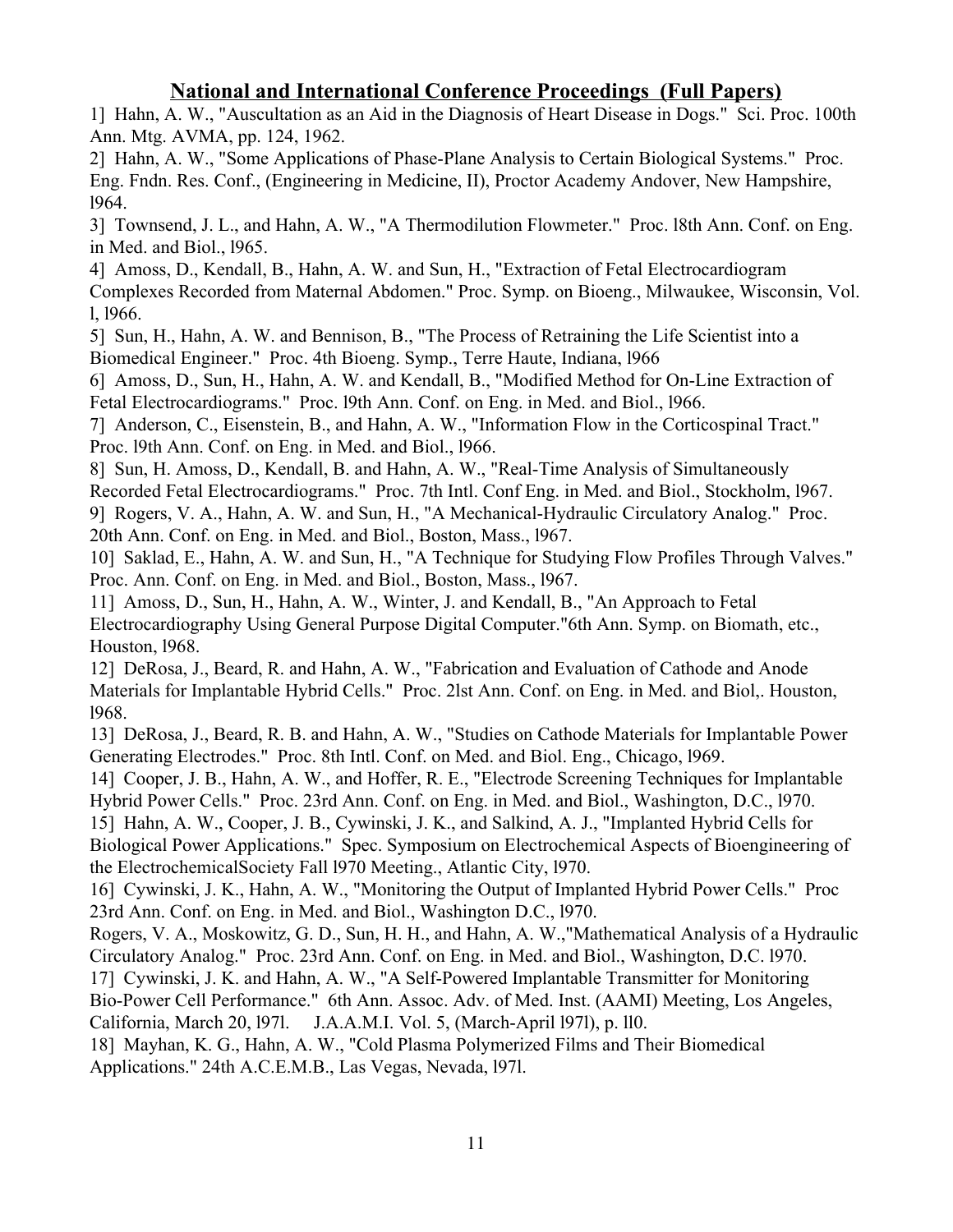19] Cooper, J. B., Hahn, A. W., Hoffer, R. E., Salkind, A. J., and Cywinski, J. K., "Continued Development of Hybrid Power Cells for Cardiac Pacemakers." 24th A.C.E.M.B., Las Vegas, Nevada, l97l.

20] Cywinski, J. K., Hahn, A. W. and Cooper, J. B., "Implantable Transmitters Powered by Bio Galvanic Cells." San Diego Symposium on Biomedical Engineering, Vol. ll:ll3-l2l, l972.

21] Mayhan, K. G., Hahn, A. W. and Barr, R. B., "A New Approach to Coating Oxygen Electrodes." Proc. 25th A.C.E.M.B., Miami Beach, Florida, 85, l972.

22] Coffman, J. R., H. E. Garner and A. W. Hahn, "Systemic Hypertension in Equine Laminitis." Spring APS meeting, Atlantic City, New Jersey. Fed. Proc., Vol. 32, No. 3, p. 352 (abs #760), l973. 23] Ranjbaran, E., J. N. Chung, A. W. Hahn, R. W. McLaren, C. L. Partain, "A Mathematical Model of Pharmokinetics of Digitalis Glycosides". Proc. l0th Annual Rocky Mountain Bioengineering Symposium, May, l973. ISA BM73328 (l39-l42).

24] Hahn, A. W., J. R. Coffman, H. E. Garner, J. E. Hartley and C. R. Dorn, "Systemic Hypertension in Equine Laminitis" - to Session on Spontaneous CV Disease in Veterinary Medicine - Possible Animal Models for Human Heart Disease at the 46th Annual Meeting, American Heart Association, Atlantic City, New Jersey, November l0, l973.

25] Mayhan, K. G., Hahn, A. W., Dortch, S. W., Wu, S. H., Peace, B. W., Biolsi, M. E. and Bertrand, G. L., "The Effect of Catalyst Concentration on the Cured Properties of a Medical Grade RTV Silicone Elastomer." Spec. Symposium, Am. Chem. Soc., Toronto, Ontario, May, l974.

26] Murphy, V. G., Barr, R. E., and Hahn, A. W., "Control of Electrode Aging by a Periodic Anodization Technique." Proc. 2nd Int'l. Symp. on Oxygen Transport to Tissue. Mainz, Germany, March l975.

27] Hartley, J. W., Hahn, A. W., Garner, H. E., and Nichols, M. F., "Indirect Blood Pressure Measurement in the Dog: Digital Analysis of Arterial Wall Velocity." Biomed. Sci. Instrumentation, ISA-BM-753l6, Vol. ll, 75-78, l975 (Proc. l2th Ann. Rocky Mountain Bioengineering Symposium, Denver, April 28-30, l975).

28] Murphy, V. G., Barr, R. E., and Hahn, A. W., "Development of Chronically Implantable Electrodes for Monitoring Oxygen Tension in Skeletal Muscle." Biomed. Sci. Instrumentation, ISA-BM-753l6, Vol. ll, 3l-36 (Proc. l2th Ann. Rocky Mountain Bioengineering Symposium, Denver, April 28-30, l975).

29] Murphy, V. G., Barr, R. E., and Hahn, A. W., "A Technique for Improving the Long-Term Stability of 02 Sensing Electrodes." Proc. 27th Ann. Conference on Engineering in Medicine and Biology, l6:398, l974 (Philadelphia, October 6-l0, l974).

30] Hartley, J.W., Murphy, V.G., Devaney, M.J., Barr, R.E. and Hahn, A.W., "Short-Range Telemetry of Tissue Oxygen Tensions." (Third International Symposium on Biotelemetry, May 17-20, 1976. Pacific Grove, California.) in Biotelemetry III; Fryer, T.B., Miller, H.A. and Sandler, H., ed. Academic Press, Inc., New York, 1976.

31] Bartel, R.W., Hartley, J.W., Tang, T.E., Devaney, M.J., Barr, R.E. and Hahn, A.W., "Tissue Oxygen Tension by Multi-Channel Telemetry." Presented (as poster) to 29h Annual Conference on Eng. in Medicine and Biol., Boston, MA, November 7-10.

32] Nichols, M. R., Easley, J. R., Mayhan, K. G. and Hahn, A. W., "Biologic response to plasma formed polymeric films." Presented to 5th New England Bioeng. Conf.., Durham, N. H., April l4 l5, l977.

33] Tang, T.E., Hahn, A.W., Murphy, V.G. and Barr, R.E., "The Stability of Oxygen Sensing Electrodes." Presented (as poster) to 29th Annual Conference on Eng. in Medicine and Biol., Boston, MA, November 7-l0, l976.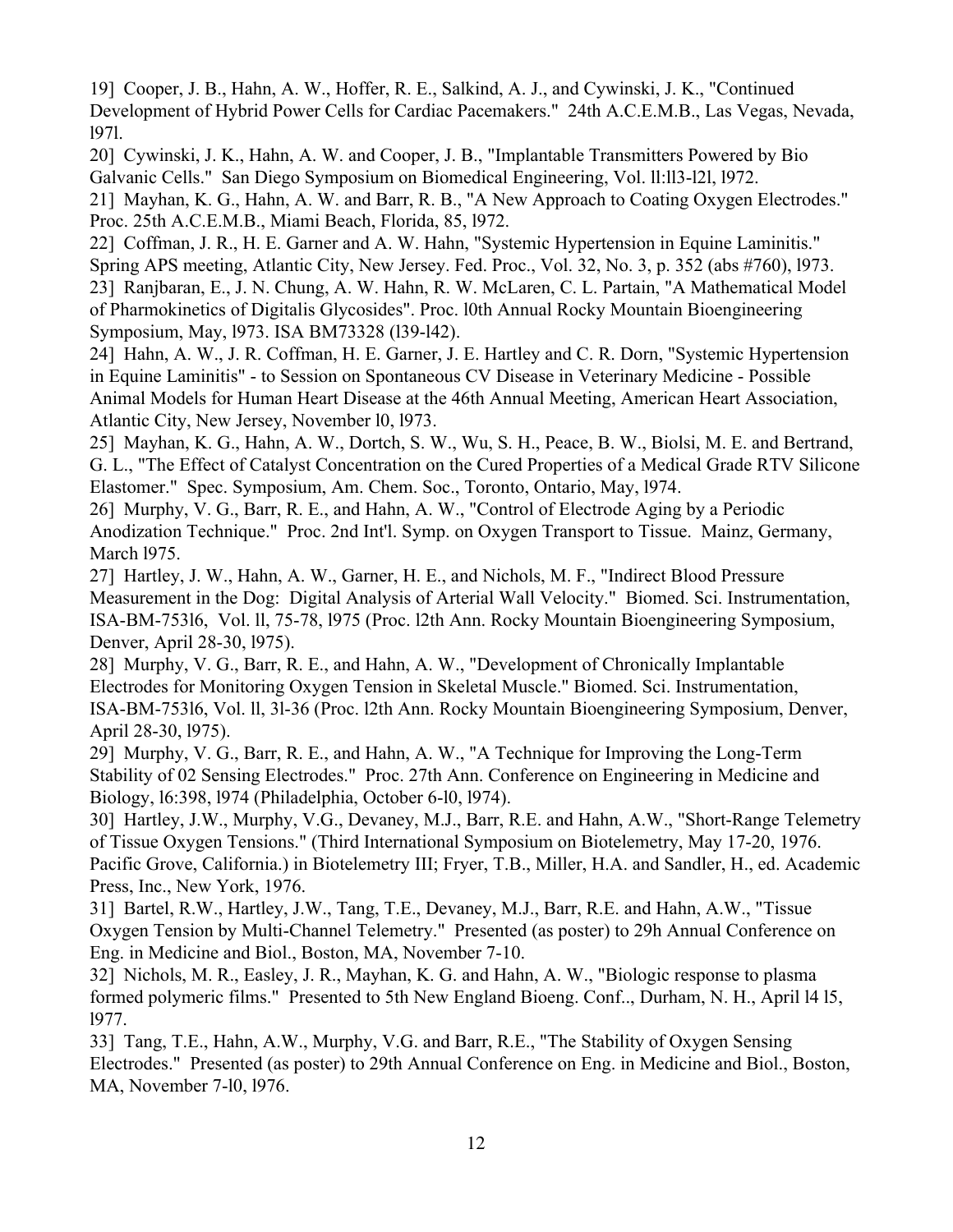34] Tang, T. E., R. E. Barr, V. G. Murphy and Hahn, A. W., "A Working Equation for Oxygen Sensing Disk Electrodes." 3rd Symp. of Int'l. Soc. for Oxygen Transport to Tissue - July l977. Cambridge, England, pp. 4 (abst.).

35] Barr, R. E., Tang, T. E. and Hahn, A. W., "Variations on the Response Characteristics of Oxygen Electrodes." 3rd Symp. of Int'l. Soc. for Oxygen Transport to Tissue - July l977, Cambridge, England, pp. 5 (abst.).

36] Middaugh, R. L., Hahn, A. W. and Devaney, M. H., "Reduction Mechanisms of the Hologenated Anesthetic, Halothane." Proc. 27th A.C.E.M.B., October, l978 Atlanta.

37] Hahn, A. W., Nichols, M. F., Barr, R. E., Sharma, A. and Hellmuth, E. W.:"Enhancing Oxygen Electrode Stability with Plasma Polymerized Coatings." Biomed. Sci. Inst. l5:7-l0, l979 (Proc. l6th Rocky Mountain Bioeng. Symp.-Denver).

38] Nichols, M. F., Greller, L. D. and Hahn, A. W.: "A Mathematical Model of the Foreign Body Reaction to Implanted Materials." Biomed. Sci. Inst. l5:l-5, l979 (Proc. l6th Rocky Mountain Bioeng. Symp.-Denver).

39] Hahn, A. W., H. K. Yasuda, W. J. James, M. F. Nichols, R. K. Sadhir, A. K. Sharma, O. A. Pringle, D. H. York and E. J. Charlson: "Glow Discharge Polymers as Coatings for Implanted Devices". Biomed Sci. Instrumentation, Vol l7:l09-ll3, l98l. (Proc. l8th Ann. RMBS-Laramie, Wyoming).

40] Nichols, M. F., F. Whiteside, V. Watts and A. W. Hahn: "Construction and Testing of a Miniature Dry pH Electrode." Biomed. Sci. Instrumentation Vol. l7:97-l02, l98l. (Proc. l8th Ann. RMBS - Laramie, Wyoming).

41] Nichols, M. F., A. W. Hahn, W. J. James, A. K. Sharma and H. K. Yasuda:"Cyclic Voltammetry as a Means of Evaluating Adhesion Characteristics of Plasma Polymers". Proc. ACS Symposium on Plasma Polymerization and Plasma Treatment. Kansas City, Missouri September l3-l5, l982. 42] Hahn, A. W., D. H. York, M. F. Nichols and H. K. Yasuda: "Biocompatability of Glow Discharge Polymerized Films." Proc. ACS Symposium on Plasma Polymerization and Plasma Treatment. Kansas City, Missouri, September l3-l5, l982.

43] Nichols, M. F., A. W. Hahn, W. J. James, A. K. Sharma and H. K. Yasuda:"A New Method for Monitoring Insulating Film Adhesion for Neurological Electrodes". Proc. 4th Annual IEEE/EMBS Meeting - "Frontiers of Engineering in Health Care" - Philadelphia, Pennsylvania, September, l982. 44] Hahn, A. W., K. S. Rugh,W. M. Caldwell, S. A. Warner, B. E. Colley and B. A. Gilroy:

"Computer Assisted Monitoring and Record Keepingin a Veterinary Intensive Care Unit". Symposium on Computer Applications in Veterinary Medicine (Oct. l3-l5, l982) Mississippi State Univ. l982. pp. 80l-8l3.

45] Hahn, A.W. and M. F. NIchols: "A Stable Polarographic Oxygen Electrode" (invited paper) Proc. Symposium on Biosensors. IEEE/EMBS Frontiersof Engineering in Health Care. Neuman, M.R. & Potvin, A.R. (editors)1984, pg. 44.

46] Hahn, A.W., M.F. Nichols and H.K. Yasuda: "Polymeric Coatings for Coatings for Implanted Devices: MAECON '84-(MidAmer. Elec. Conf.), St. Louis, October 10-11, 1984. Session 15. 47] Hahn, A. W.: "Cardiac Arrhythmias and Pacemakers." Proc. 2nd ACVIM Forum, Wash., D.C. May 17-20, 1984. pp. 153-155.

48] Hahn, A.W., C.L. Fresenburg and F.J. Dittrich. "Programmer Productivity Enhancement with FileManager and MUMPS" (abstract) Proc. 3rd Annual Symposium on Computer Applications in Veterinary Medicine, October2-4, 1985. Texas A&M University, College Station, Texas. pp. 31-32. 49] Bleck, J.A., M.F. Nichols, W.M. Caldwell and A.W. Hahn: "Low Cost Data Acquisition System for Electrochemistry". Proc. 8th Ann. IEEE/EMBS Conf., Fort Worth, TX. 1986. pp 1661-1663.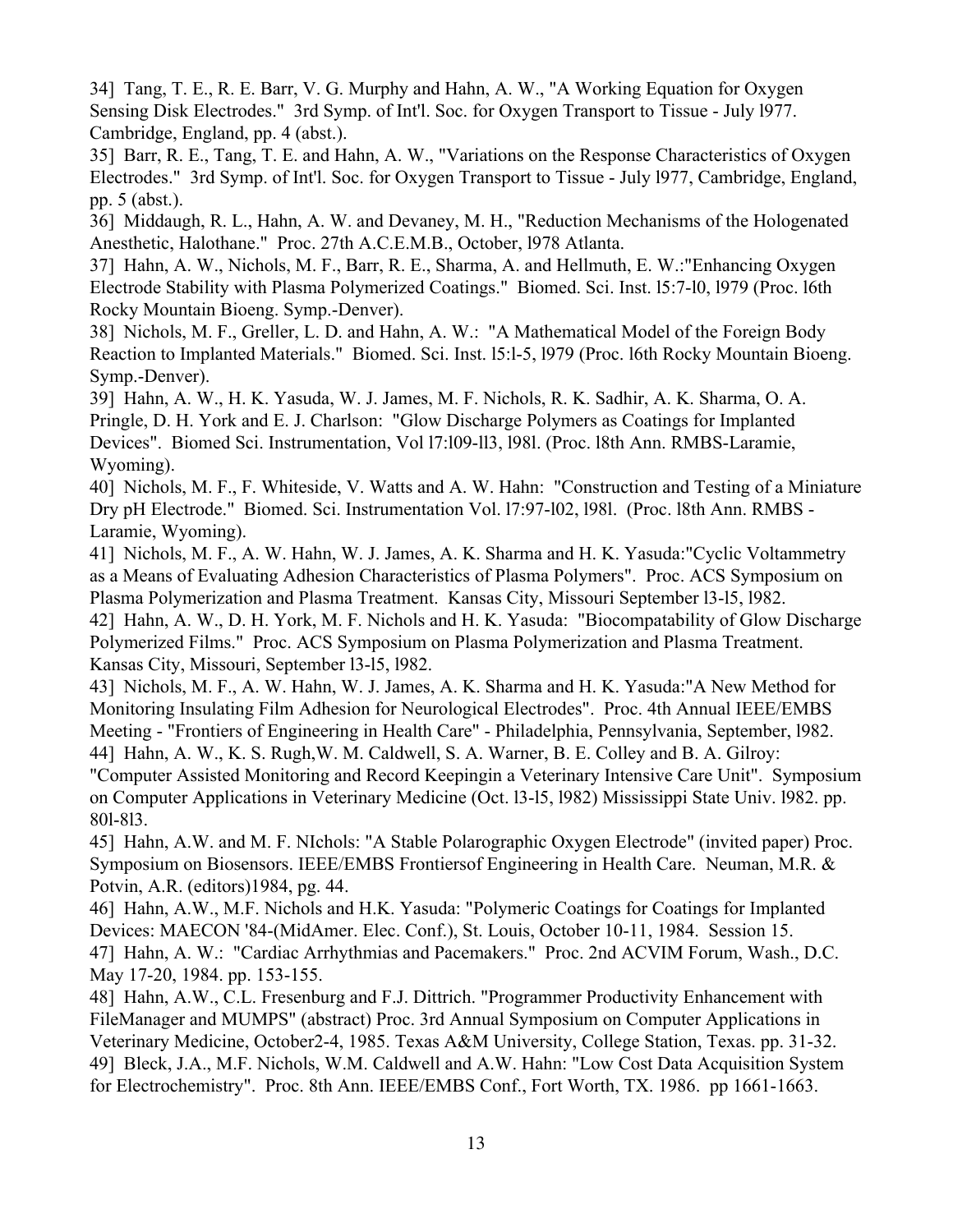50] Nichols, M.F., A.K. Sharma, W.M. Caldwell, D.G. Retzloff and A.W. Hahn: "A Laboratory Reactor for Plasma/Parylene Polymer Deposition". Proc. 8th IEEE/EMBS Conf., Fort Worth, TX. 1986. pp 1664-1666.

51] Nichols, M.F. and A.W. Hahn:"Electrical Insulation of Implantable Devices by Composite Polymer Coatings."Proc. 24th RMBS, Fargot ND. Biomedical Sciences Instrumentation. 23:57 62, 1987.

52] Redman, Thomas and A. W. Hahn: "Arrhythmia Analysis with an Expert System". Biomed. Sci. Inst. (26th Ann. Rocky Mountain Bioengineering Symposium-Ames, IA) Vol 25, pp 221 225,1989. 53] Yonazawa, Yoshiharu, W.M. Caldwell and A.W. Hahn: "An Minaturized Ultrasonic Flowmeter and Telemetry Transmitter for Implantible Use." Biomed. Sci. Inst. (26th Ann. Rocky Mountain Bioengineering Symposium-Ames, IA) Vol. 25, pp 107-111, 1989.

54] Hartley, J.W., A.W. Hahn, M.S. DeLorey and W.M. Caldwell:"Digital Processing of Equine Exercise Electrocardiograms". Biomed. Sci. Inst. (27th Ann. Rocky Mountain Bioengineering Symposium-Denver, CO) Vol. 26, pp 11-15, 1990.

55] Jiang, B., K.S. Rugh, D.S. Hatfield, D. Jiang and A.W. Hahn: "Digital Signal Analysis of Cardiac Events in Horses and Ponies". Biomed. Sci. Inst. (28th Ann. Rocky Mountain Bioengineering Symposium-Mayo Clinic, Rochester, MN) Vol. 27:291-297, 1991.

56] Nichols, M.F. and A. W. Hahn: "Functional Hermetic Encapsulation of Integrated Circuits."Biomed. Sci. Inst. (28th Ann. Rocky Mountain Bioengineering Symposium-Mayo Clinic, Rochester, MN) Vol. 27:331-339, 1991

57] Rugh, K. S., B. Jiang, D.G. Hatfield, H.E. Garner and A.W. Hahn: "Mathematical Modelling of Post-Exercise Heart Rate Recovery in Ponies":"Biomed. Sci. Inst. (29th Ann. Rocky Mountain Bioengineering Symposium, Denver, CO) Vol. 28:151-156, 1992.

58] Gurevich, L., W. H. Bennett, M. A. Anderson, F.A. Mann, B. Jiang and A.W. Hahn:"A Force Plate and Display System for Studying Ground Reaction Forces in Dosg. Biomed. Sci. Inst. 30:81-86, 1994 (Proc. 31st Rocky Mountain Bioengineering Symposium, Manhatten, KS. April 22-23, 1994) 59] Klimczak, J.C., A. W. Hahn, R. R. Hausam, M.E. Sievert and J. A. Mitchell:"A System for Browsing the Snomed International Vocabulary". Biomed. Sci. Inst. 30:127-132, 1994 (Proc. 31st Rocky Mountain Bioengineering Symposium, Manhatten, KS. April 22-23, 1994)

63] Klimczak, J. Craig, A.W. Hahn and M. J. Knowles.:"Collecting, Storing and Transmitting Heart Sounds." Biomed. Sci. Inst. 31:103-108, 1995 (Proc. 32st Rocky Mountain Bioengineering Symposium, Copper Mountain, CO. April 7-9, 1995)

64] Rugh, K.S. and A. W. Hahn:"Effective Written Communicantion in Biomedical Sciences." Biomed. Sci. Inst. 32:285-291, 1996 (Proc. 33st Rocky Mountain Bioengineering Symposium, Colorado Springs, CO (USAFA). April 12-13, 1996)

65] Hubing, N. and A. W. Hahn: "Undergraduate Research Experiences: A Collaborative Effort", Amer. Soc. Eng. Educ. Midwest Sect. Conf., Tulsa, OK, April, 1996.

66] May, Carrie, N. Hubing and A. W. Hahn:"Wavelet Transforms for Electrocardiographic Processing." Biomed. Sci. Inst. 33:1-6, 1997 (Proc. 34th Rocky Mountain Bioengineering Symposium, Dayton, OH. April 11-13, 1997).

67] Hammann, H. Paul, W.K. Suedmeyer and A. W. Hahn:"a World Wide Web Accessible Multi-Species ECG Database." Biomed. Sci. Inst. 33:7-12, 1997 (Proc. 34th Rocky Mountain Bioengineering Symposium, Dayton, OH. April 11-13, 1997).

68] Hahn, Allen W., M. A. Leon, S. Klein-Leon, G.D. Allen, G.D. Boon, T.B. Patrick and J. C. Klimczak: "Delivery of Laboratory Data with World Wide Web Technology." Biomed. Sci. Inst. 33:252-256, 1997 (Proc. 34th Rocky Mountain Bioengineering Symposium, Dayton, OH. April 11-13, 1997).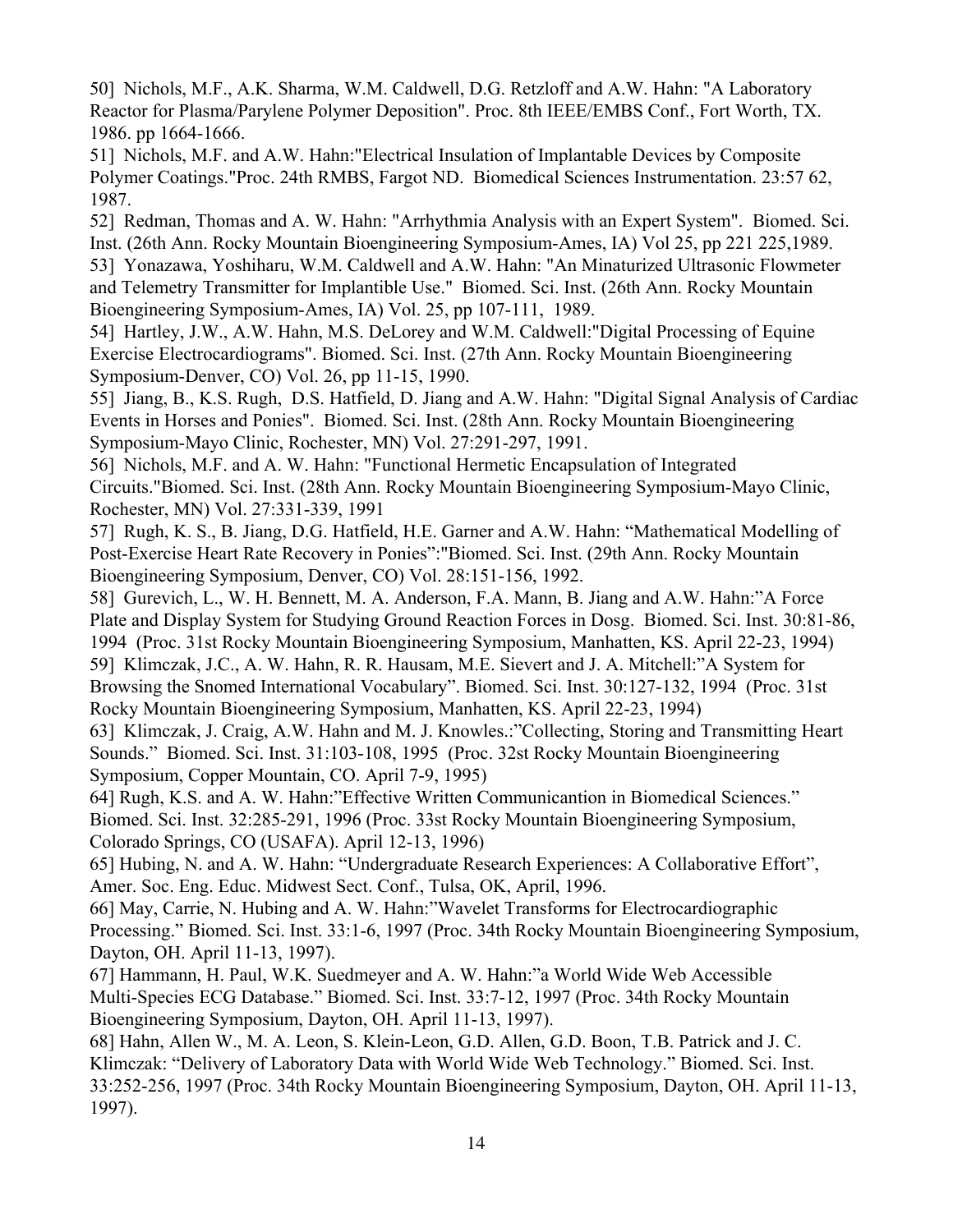69] Smith, Arthur B. and A. W. Hahn: "Data Model Development as a Prelude to Implementing a Hospital Information System." Biomed. Sci. Inst. 33:263-268, 1997 (Proc. 34th Rocky Mountain Bioengineering Symposium, Dayton, OH. April 11-13, 1997).

70] Thayer, Julian F., A.W. Hahn, J. J. Sollers, L v Doornen and P.J. Johnson: "Heart Rate Variablility in the Horse by Ambulatory Monitoring." Biomed. Sci. Inst. 33:482-485, 1997 (Proc. 34th Rocky Mountain Bioengineering Symposium, Dayton, OH. April 11-13, 1997)

71] Roth, Allan C., M. A. Leon, S. M. Milner, R. L. Herting, Jr. and A. W. Hahn:"A Personal Digital Assistant for Determination of Fluid Needs for Burn Patients". Biomed. Sci. Inst. 34:186 190, 1998 (Proc. 35th Rocky Mountain Bioengineering Symposium, Copper Mountain, CO. April 17-19, 1998). 72] Thayer, Jullian F., A. W. Hahn, M. A. Pearson, J. J. Sollers, III, P. J. Johnson and W. E. Loch:

"Heart Rate Variability During Exercise in the Horse". Biomed. Sci. Inst. 34:246-251, 1998 (Proc. 35th Rocky Mountain Bioengineering Symposium, Copper Mountain, CO. April 17-19, 1998).

73] Smith, Arthur B. and A. W. Hahn: "Bringing a Web-Based Interface to a Hospital Information System". Biomed. Sci. Inst. 34:303-308, 1998 (Proc. 35th Rocky Mountain Bioengineering Symposium, Copper Mountain, CO. April 17-19, 1998).

74] Smith, Arthur B. and A. W. Hahn: "Special Considerations for Web-Based Clinical Database Applications" Biomed. Sci. Inst. 34:297-302, 1998 (Proc. 35th Rocky Mountain Bioengineering Symposium, Copper Mountain, CO. April 17-19, 1998).

75] Hammann, H. Paul and Allen W. Hahn:"Acquistion, Storage and Transmission of Multispecies Electrocardiographic Data" Biomed. Sci. Inst. 35:199-204, 1999 (Proc. 36th Rocky Mountain Bioengineering Symposium, Copper Mountain, CO. April 16-18, 1999

76] Harada, E., Y. Yonezawa, W. M. Caldwell, and A. W. Hahn:"A Microcontroller-Based Telemetry System for Sympathetic Nerve Activity and ECG Measurement". Biomed. Sci. Inst. 35:63-67, 1999 (Proc. 36th Rocky Mountain Bioengineering Symposium, Copper Mountain, CO. April 16-18, 1999 77] Hahn, A.W., J. R. Wilcke and B.K. Collins:"Evaluating SNOMED Coverage of a Specialty Vocabulary." 1999 Talbot Symposium on Veterinary Medical Informatics. AVMA Convention Notes, 1999 AVMA Meeting, New Orleans, LA, July 13, 1999.

78] Hahn, A. W., J. C. Klimczak and J. W. Hunt:" Electronic Identification and Tracking of Food Animals from the Farm to the Table", 1999 Talbot Symposium on Veterinary Medical Informatics. AVMA Convention Notes, 1999 AVMA Meeting, New Orleans, LA, July 13, 1999.

79] Hahn, A.W. L. C. Folk, T.B. Patrick, A. B. Smith, S. Hesse and G. K. Allen;"Developing A Controlled Vocabulary For Use In A Hospital Information System" Biomed. Sci. Inst. 36:69-73, 2000 (Proc. 37th Rocky Mountain Bioengineering Symposium, US Air Force Acad., CO. April 15-16, 2000.)

80] Uokawa, Y., Y. Yonezawa, W. M. Caldwell and A. W. Hahn;"A Microcomputer-Based Data Acquisition System For Ecg, Body And Ambient Temperatures Measurement During Bathing" Biomed. Sci. Inst. 36: 373-377, 2000 (Proc. 37th Rocky Mountain Bioengineering Symposium, US Air Force Acad., CO. April 15-16, 2000).

81] Case, J. T., J. R. Wilcke and A.W. Hahn; "Status of Animal Health Information Standards in the United States"; Eighth Internat. Conf. on Med. L. M., London, June 2000.

82] Ogawa, H., Y. Yonezawa, H. Maki, A. W. Hahn and W. M. Caldwell: "A Web-Based Home Helper Support System". Biomed. Sci. Inst. 37:95-99, 2001 (Proc. 38th Rocky Mountain Bioengineering Symposium, Copper Mountain, CO. April 19-22, 2001).

83] Ohga, Y., Y. Yonezawa, M Takamitsu, A. W. Hahn and W. Morton Caldwell: "Spectral Analysis of Human Tremor During Cognitive Tasks." Biomed. Sci. Inst. 37:101-103, 2001 (Proc. 38th Rocky Mountain Bioengineering Symposium, Copper Mountain, CO. April 19-22, 2001).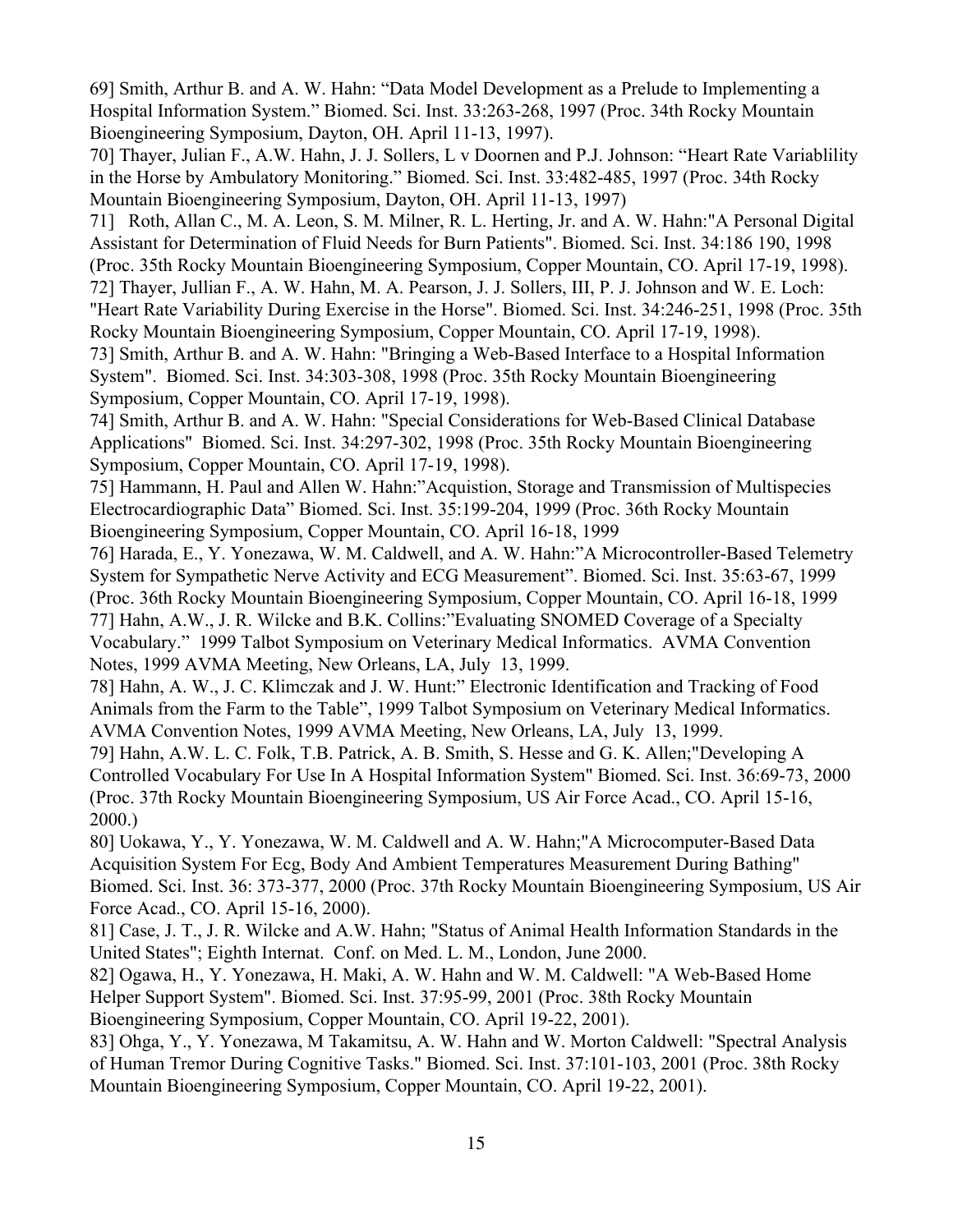84] Hahn, Allen W.: "On Stethoscope Design: A Challenge for Biomedical Circuit Designers." Biomed. Sci. Inst. 37:499-503, 2001 (Proc. 38th Rocky Mountain Bioengineering Symposium, Copper Mountain, CO. April 19-22, 2001).

85] Matsuoka, S, Y. Yonezawa, H. Maki, H. Ogawa, A. W. Hahn and W. M. Caldwell: "A Microcomputer-Based Respiratory and Activity Recording System." Biomed. Sci. Inst. 38:119-122, 2002 (Proc. 39th Rocky Mountain Bioengineering Symposium, Copper Mountain, CO. April 12-14, 2002).

86] Miyamoto, Y. Y. Yonezawa, H. Maki, H. Ogawa, A. W. Hahn and W. M. Caldwell:" A System for Monitoring Heart Pulse, Respiration and Posture in Bed" Biomed. Sci. Inst. 38:135-138, 2002 (Proc. 39th Rocky Mountain Bioengineering Symposium, Copper Mountain, CO. April 12-14, 2002). 87] Ogawa, H, Y. Yonezawa, H. Maki, H. Sato, W. W. Hahn and W. M. Caldwell:" Evaluation of the Web-Based "Home Helper" Support System Using Wireless Internet Mobile Phones." Biomed. Sci. Inst. 38:317-320, 2002 (Proc. 39th Rocky Mountain Bioengineering Symposium, Copper Mountain, CO. April 12-14, 2002).

88] Folk, L., A. W. Hahn, T. .B. Patrick. G.K. Allen, A. B. Smith and J. R., Wilcke: "Salvaging Legacy Data: Mapping an Obsolete Medical Nomenclature to a Modern One," Biomed. Sci. Inst. 38:405-410, 2002 (Proc. 39th Rocky Mountain Bioengineering Symposium, Copper Mountain, CO. April 12-14, 2002).

89] Matsuoka, S., Y. Yonezawa, H. Ogawa, A. W. Hahn and J. F. Thayer:" A Microcomputer-Based Daily Living Activity Recording System" Biomed. Sci. Inst. 39:220-223, 2003 (Proc. 40th Rocky Mountain Bioengineering Symposium, Biloxi, MS. April 10-13, 2003).

90] Ogawa, H., Y. Yonezawa, H. Maki, H. Sato, A.W. Hahn, and W. M. Caldwell: "A Web-Based Home Welfare and Care Services Support System Using a Pen Type Image Sensor" Biomed. Sci. Inst. 39:199-203, 2003 (Proc. 40th Rocky Mountain Bioengineering Symposium, Biloxi, MS. April 10-13, 2003).

91] Sakyou, F., Y. Yonezawa, H.Maki, H. Ogawa, A. W. Hahn and W. M. Caldwell: "A Wrist-Mounted Arterial Pulse Interval and Movement Recording System" Biomed. Sci. Inst. 39:183-186, 2003 (Proc. 40th Rocky Mountain Bioengineering Symposium, Biloxi, MS. April 10-13, 2003).

92] Yohshimura, T., Y. Yonezawa, H. Ogawa, A. W. Hahn, J. F. Thayer and W. M. Caldwell: "A Compact ECG R-R Interval, Respiration and Activity Recording System" " Biomed. Sci. Inst. 39:204-207, 2003 (Proc. 40th Rocky Mountain Bioengineering Symposium, Biloxi, MS. April 10-13, 2003).

93] Miyauchi, K., Y. Yonezawa, H.Maki, H. Ogawa, A. W. Hahn, and W. M. Caldwell: "A New Microcomputer-Based Safety and Life Support System for Solitary-Living Elderly People" Biomed. Sci. Inst. 39:179-182, 2003 (Proc. 40th Rocky Mountain Bioengineering Symposium, Biloxi, MS. April 10-13, 2003)

94] Ogawa, H., Y. Yonezawa, H.Maki, H. Sato, A. W. Hahn and W. M. Caldwell: "A Java Mobile Phone-Based "Home Helper" Care Report Creation Support System" Biomed. Sci. Inst. 40:76-79, 2004 (Proc. 41st Rocky Mountain Bioengineering Symposium, Fort Collins, CO. April 23-25, 2004) 95] Ishida, R., Y. Yonezawa, H. Ogawa, H. Maki, A. W. Hahn and W. M. Caldwell: "Sleep Apnea Syndrome Detection System Employing a Piezoelectric Sensor" Biomed. Sci. Inst. 40:458-462, 2004 (Proc. 41st Rocky Mountain Bioengineering Symposium, Fort Collins, CO. April 23-25, 2004) 95] Maki, H., Y. Yonezawa, H. Ogawa, H. Sato, A. W. Hahn and W. M. Caldwell: "A Welfare Facility Resident Care Support System" Biomed. Sci. Inst. 40:480-483, 2004 (Proc. 41st Rocky Mountain Bioengineering Symposium, Fort Collins, CO. April 23-25, 2004)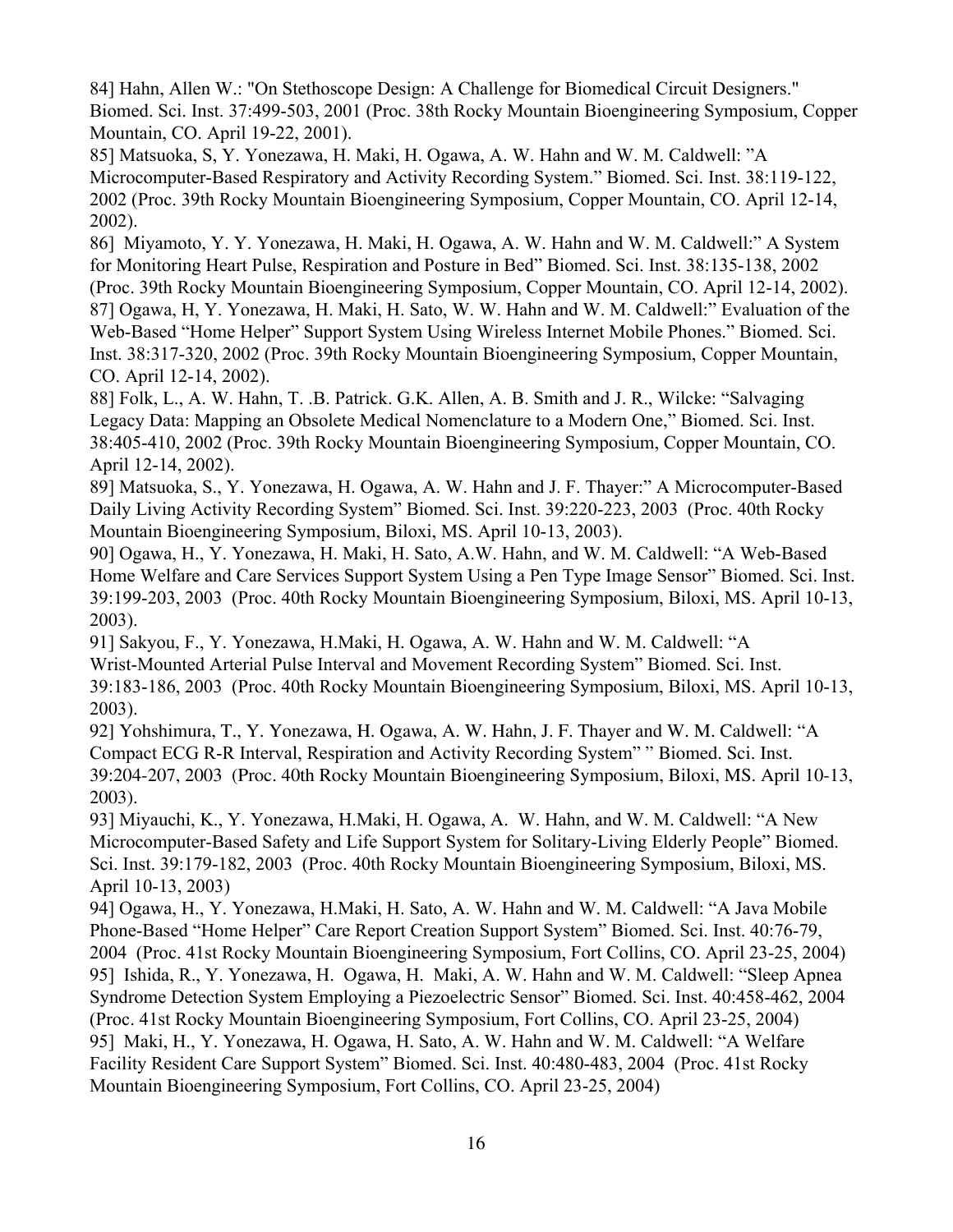96] Hahn, A. W., M. K. Martin, A.M. Siegel and W. K . Ellis: "Sending Data to a Central Repository" Biomed. Sci. Inst. 40:475-479, 2004 (Proc. 41st Rocky Mountain Bioengineering Symposium, Fort Collins, CO. April 23-25, 2004)

97] Ogawa, H., Y. Yonezawa, H.Maki, A. W. Hahn and W. M. Caldwell: "A Web-Based Care-Requiring Client and Home Helper Mutual Support System", Biomed. Sci. Inst. 41:159-162, 2005 (Proc. 42nd Rocky Mountain Bioengineering Symposium, Copper Mountain, CO. April 8-10, 2005)

98] ] Ishida, R., Y. Yonezawa, H. Maki, H. Ogawa, I. Ninomiya, K. Sada, S. Hamada, A. W. Hahn and W. M. Caldwell: 'A Wearable, Mobile Phone-Based Respiration Monitoring System for Sleep Apnea Detection". Biomed. Sci. Inst. 41:289-293, 2005 (Proc. 42nd Rocky Mountain Bioengineering Symposium, Copper Mountain, CO. April 8-10, 2005)

99] Iwamoto, J., Y. Yonezawa, H. Maki, H. Ogawa, I. Ninomiya, N. Nomura, S. Hamada, A. W. Hahn and W. M. Caldwell: "A Motion Control Function Evaluation System Employing A Pen Tablet." Biomed. Sci. Inst. 41:294-298, 2005 (Proc. 42nd Rocky Mountain Bioengineering Symposium, Copper Mountain, CO. April 8-10, 2005)

### **National and International Conference Proceedings (Abstracts & poster presentations)**

1] Tang, T. E., Murphy, V. G., Barr, R. E. and Hahn, A. W., "Modelling of Oxygen Currents from Noble Metal Polarographic Electrodes." Ann. Fall Meeting, Am. Physiol. Soc. - Hollywood, Fla., Oct. l977.

2] Sharma, A. K., Hellmuth, E. W., Middaugh, R. and Hahn, A. W., "Surface Modifications and Plasma-Polymerized Propylene-Coated Oxygen Electrodes." Presented to the l4th Midwest Regional Meeting, Am. Chem. Soc. Fayetteville, AR. October 26, l978.

3] Amend, J. F., Garner, H. E., Hahn, A. W. and Franklin, D. L.: "Regional Mechanical Function in Acutely Ischemic Left Ventricles of Domestic Ponies." (Abst.) Fed. Proc. 37:, l978.

4] Nichols, M. F., Hahn, A. W., Lee, R. K., Sharma, A. K. and Hellmuth, E. W.: "Enhancing Stability of Polarographic Electrodes with Plasma Polymer Coatings". (Abstr.) Bull. Am. Physical Society. 24(March):344, l979.

5] Sharma, A. K., Millich, F., Hellmuth, E. W., Nichols, M. F. and Hahn, A. W.: "Plasma Polymer Coatings Applied to Oxygen Microelectrodes". (Abstr.) Bull. Am. Physical Soc. 24 (March) :287, l979.

6] Middaugh, R. L., Hahn, A. W. and Devaney, M. J.: "Electrochemical Spectral Analysis of Anesthetic Coreactants". (Abstr.) Proc. 32nd Ann. Conf. on Eng. in Med. and Biol. Oct. l979 (Denver, CO).

7] Nichols, M. F., Hahn, A. W., Sharma, A. K. and Hellmuth, E. W.: "Coating of Oxygen Sensors by Glow Discharge Polymerization". (Poster) 53rd Colloid and Surface Science Symp. University of Missouri, Rolla, MO., June ll-l3, l979.

8] Nichols, M.F. and A.W. Hahn: "Thin Film Insulation of Semiconductor Substrates by Plasma Polymerization." Proc. Am. Chem. Soc.(Div. Polymeric Materials; Science and Engineering - Spring Meeting - Denver, CO. 56:608,1987. (Abstract)

9] Hahn, A.W., G.M. Constantinescu, G.M., J.W. Amann, E.M. Hasser and M.H. Laughlin: "On Teaching the Relationship between the Vector Forces on the Surface ECG and the Ventricular Depolarization Process in Various Species". (Abstract) FASEB Journ. Vol. 2(No. 4-Mar. 15) pg A704,1988.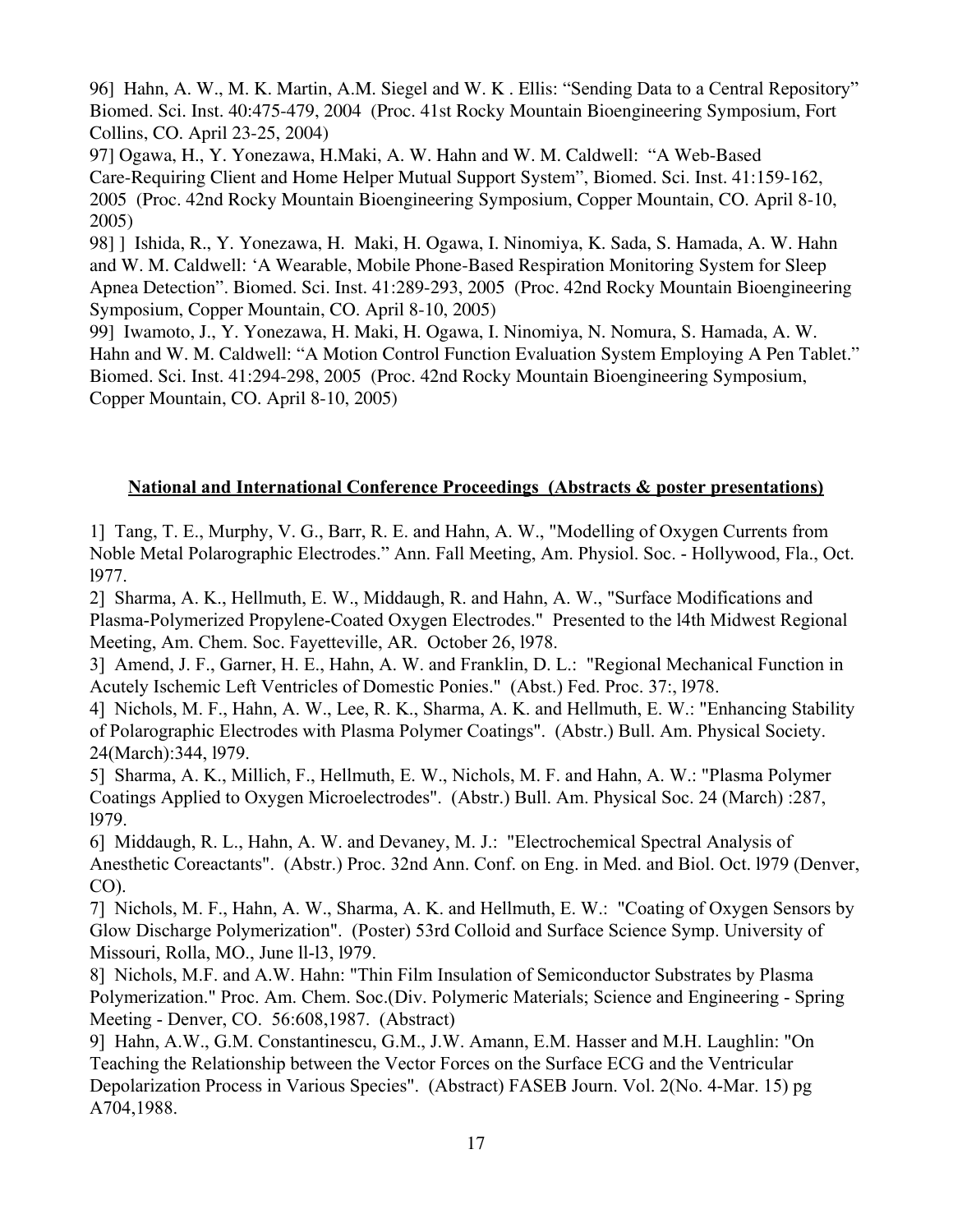10] Settles, E., A. Hahn, K. Rugh and B. Jiang: "Heart Rate Variability in Veterinary Species". Proc. 10th Annual Veterinary Internal Medicine Forum, San Diego, CA. May, 1992. pg. 797 (abstract.) 11] Klimczak, J.C., A. W. Hahn, M.E. Sievert and J. A. Mitchell: "A Browser for Snomed III". Proc. American Medical Informatics Association (AMAIA) Spring Congress, San Francisco, CA. May 4-7, 1994. (abstract)

12] Bailey, C.W., K.K. McAdoo, B. L. Higgins, D. Wang, J.M. Keller, A.W. Hahn and C. A. Carson: "Computer-Based Typing System for the Detection of *Escherichia coli* 0157:H7".Proc. 75th Ann. Meeting Conf. of Res. Workers in Animal Diseases. # 42 Nov. 14-15, 1994 Chicago. (Abstract)

13] Klimczak, J. Craig, A.W. Hahn, M.E. Sievert, J.A. Mitchell, G. Petroski and J. Hewitt.:

"Comparing Vocabularies for Coding Clinical Problems in Veterinary Medicine". 1995 Spring Congress - Amer. Med. Informatics Assoc., Boston, MA. (abstract)

14] Hahn, Allen W., J. C. Klimczak, M. J. Knowles and K. Johnson.: "Capturing Heart Sounds to Document the Electronic Health Care Record." 1995 Spring Congress-Amer. Med. Informatics Assoc., Boston, MA. (abstract)

Others added during retirement but not listed – list can be provided on request.

## **Non referred professional journals and conference proceeding (Full Papers)**

1] Hahn, A. W., "Clinco-Pathologic Conference." J. of Amer. Vet.Med. Assn., Vol. l40, pp. 379 384, l962. (Principal Discussant)

2] Hahn, A. W., "Open Heart Surgery:Its Support by Extracoproreal Perfusion." Southeastern Veterinarian, Vol. II pp. l00-l05, l960.

3] Hahn, A. W., "Auscultation of the Canine Heart: Part I. Sound, the Stethoscope and the Human Hearing Mechanism." Small Animal Clinician, Vol. l, pp. 320, l96l.

4] Hahn, A. W., "Auscultation of the Canine Heart: Part II. The Production of Heart Sounds,

Phonocardiography and a System for Auscultation." Small Animal Clinician Vol. l, pp. 348, l96l.

5] Hahn, A. W., "Auscultation of the Canine Heart: Part III. Variation of the Normal Heart Sounds and Auscultation of Cardiac Arrhythmias." Small Animal Clinician, Vol. l, pp. 377, l96l.

6] Hahn, A. W., "Cardiac Arrest in Canine Practice." Canadian J. of Comp. Med. and Vet. Sci., Vol. 25, pp. l57-l60, l96l.

7] Hahn, A. W., "Auscultation of the Canine Heart: Part IV. Murmurs." Small Animal Clinician, Vol. 2, pp. l0, l962.

8] Hahn, A.W., "Cardiac Murmurs in the Dog." Small Animal Clinician, Vol. 2, pp. 3l9-323, 1962.

9] Hahn, A. W.: "Pacemakers in Veterinary Medicine." IEEE/EMB Magazine 3:36,(June) 1984.

10] Hahn, A. W. :"Electrocardiography I - The P-QRS-T in Health and Disease". Proc. Amer. Animal

Hosp. Assn. 59th Ann. Meeting pp 203-206, New Orleans, LA. April 27-30, 1992 (by invitation). 11] Hahn, A. W. :"Electrocardiography II - The Arrhythmias - The Good, the Bad and the Ugly". Proc. Amer. Animal Hosp. Assn. 59th Ann. Meeting, pp 207-211, New Orleans, LA. April 27-30, 1992 (by invitation).

12] Hahn, A. W. :"Electrocardiography III - Newer Tools for Electrocardiography". Proc. Amer. Animal Hosp. Assn. 59th Ann. Meeting, pp 212-214, New Orleans, LA. April 27-30, 1992 (by invitation).

13] Hausam, R. R., J. C. Klimczak and A. W. Hahn: "Computerized Medical Records - New Opportunities" Missouri Medicine 90:705-706 (Nov.), 1993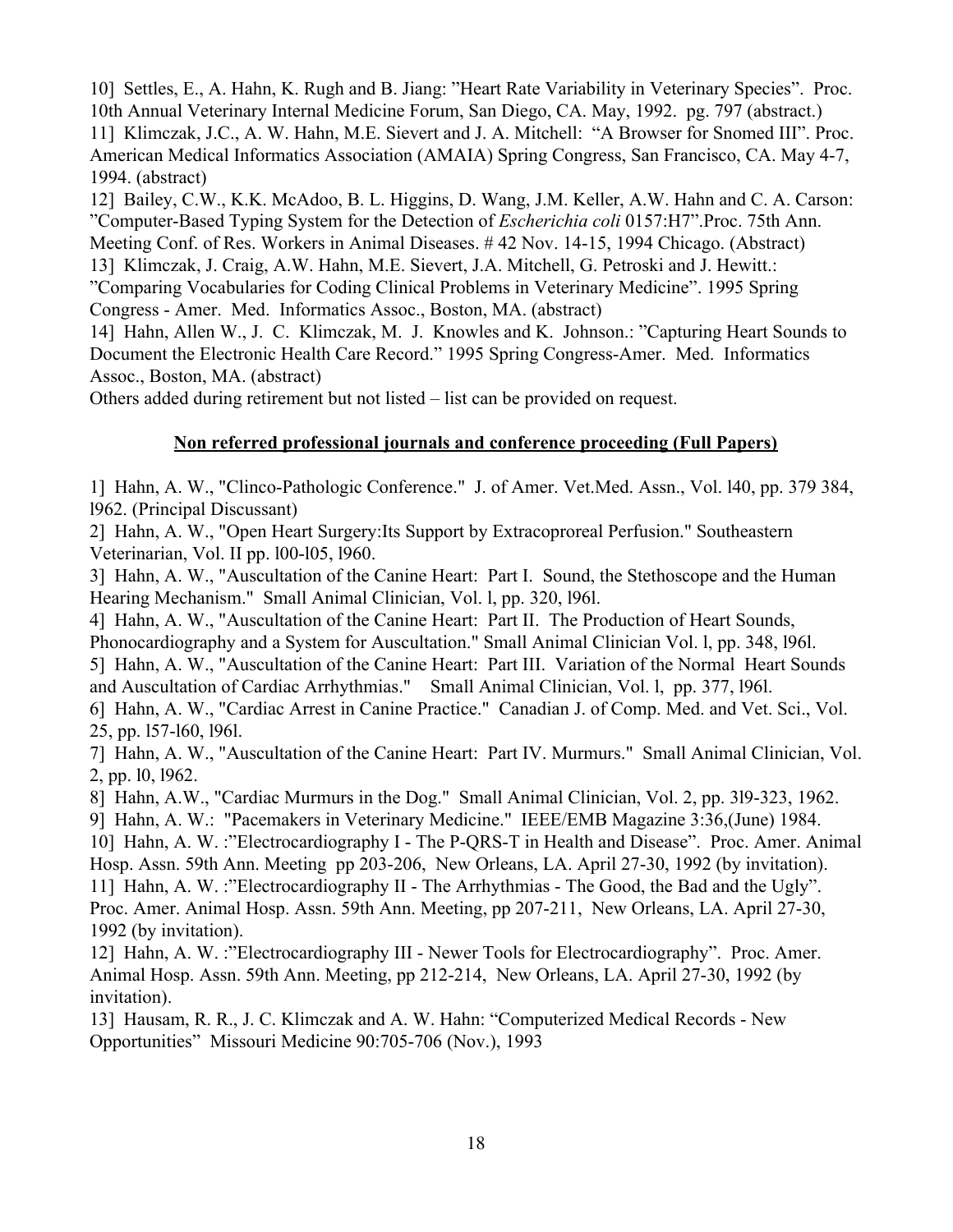## **Theses, dissertations, tutorial materials, and web pages**

1] Hahn, A. W., "A Phase Trajectory Analysis of the Cardiovascular System." Master of Science Thesis; (Biomedical Engineering), Drexel Institute of Technology, 1964**.**

2] Hahn, A. W., "Blood Flow in the Vascular System - Considerations for Mathematical Modeling

and Simulation." Ph.D. Dissertation, Drexel Institute of Technology, Philadelphia, Pennsylvania, l968.

3] Hahn, A.W., "History and Physical Examination of the Canine Heart." in Cardiology I - a slide/tape

presentation of the Am. Animal Hospital Association. South Bend, Indiana, 1976.

4] Webmaster, MU Faculty Council Web Pages , 1996-2000

(http://www.missouri.edu/~mufcwww/)

5] Webmaster, Rocky Mountain Bioengineering Symposium - 1997-2004 ([http://www.rmbs.org/](http://www.missouri.edu/~rmbs/))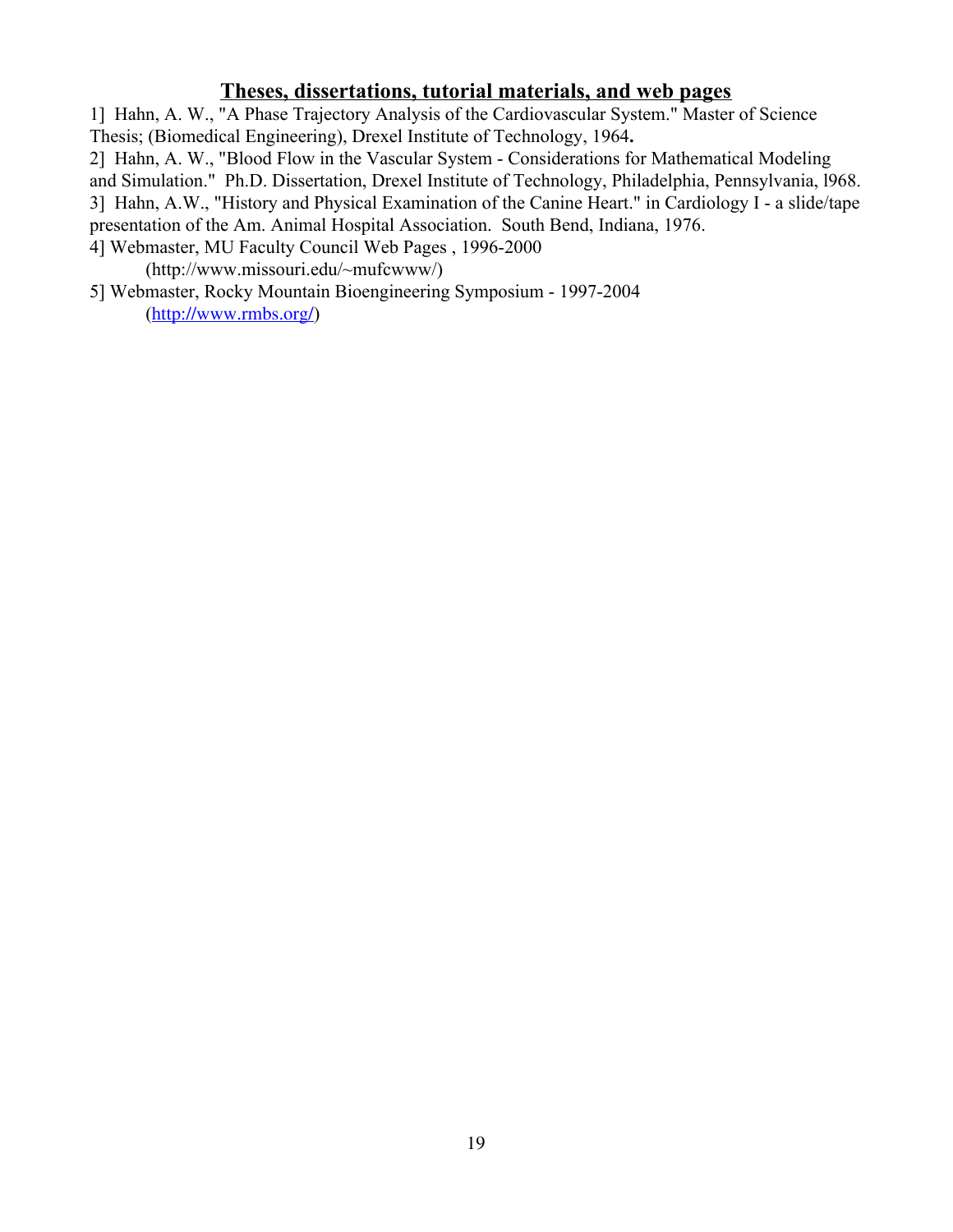| Years   | <b>Project Title and Agency</b>    | <b>Direct Cost</b> | <b>Indirect Cost</b> | <b>Total Cost</b> |
|---------|------------------------------------|--------------------|----------------------|-------------------|
| 1969-76 | "Self Powered Cardiac Pacing       | \$30,000           | \$8,397              | \$38,397          |
|         | System", NHLI of NIH               |                    |                      |                   |
|         | Mo. Heart Assn.                    | 9,127              | 913                  | 10,040            |
|         | Vitatron Medical, BV               | 10,329             | 2,619                | 12,948            |
| 1971    | Plasma Polymers for                | 29,625             | 12,958               | 45,583            |
|         | Biomedical Applications",          |                    |                      |                   |
|         | National Science Fnd.              |                    |                      |                   |
| 1972    |                                    | 29,625             | 12,958               | 42,583            |
| 1973    | $\epsilon$                         | 34,420             | 11,006               | 45,426            |
| 1974    | $\epsilon$                         | 34,420             | 11,006               | 45,426            |
| 1972    | Chronic Implantable Oxygen         | 28,358             | 5,817                | 34,175            |
|         | Electrodes, US Army Med.           |                    |                      |                   |
|         | R&D Command                        |                    |                      |                   |
| 1973    | Continued after 1st year with      | 34,852             | 8,995                | 43,847            |
|         | R. E. Barr as P.I. - Hahn as       |                    |                      |                   |
|         | $Co-P.I$                           |                    |                      |                   |
| 1974    | ", NASA                            | 17,023             | 4,415                | 21,438            |
| 1975-77 | Tissue Response to Titanium        | 3,728              | 232                  | 3,960             |
|         | <b>Encased Cardiac Pacemakers,</b> |                    |                      |                   |
|         | Vitatron Medical, B.V              |                    |                      |                   |
| 1979-81 | Glow Discharge Polymers for        | 368,182            | 139,064              | 507,246           |
|         | Neural Prosthetic Devices,         |                    |                      |                   |
|         | NINCDS of NIH (Contract)           |                    |                      |                   |
| 1981-84 | Renewal of above                   | 492,259            | 172,981              | 665,240           |
| 1982    | Production of EMB Magazine,        | 28,590             | 2,149                | 30,739            |
|         | IEEE EMB Society (Year 1)          |                    |                      |                   |
| 1982-83 | (Year 2)                           | 33,227             | 2,000                | 35,227            |
| 1983-84 | (Year 3)                           | 18,408             |                      | 18,408            |
| 1982    | Digital Computer for Vet. Med.     | 30,000             |                      | 30,000            |
|         | Hospital Operations (Donation      |                    |                      |                   |
|         | of PDP-11/23 system to             |                    |                      |                   |
|         | College of Vet. Med.) Digital      |                    |                      |                   |
|         | Equipment Corp.                    |                    |                      |                   |
| 1983    | <b>Evaluation of Portable</b>      | 2,700              | 2,000                | 4,700             |
|         | ECG/PCG for Veterinary Use,        |                    |                      |                   |
|         | <b>Intech Systems Corporation</b>  |                    |                      |                   |
| 1984    | Digital Computer for Vet. Med      | 25,000             |                      | 25,000            |
|         | Research, (Donation of DEC         |                    |                      |                   |
|         | PDP 11/34), Adac Labs.             |                    |                      |                   |
| 1984    | MUMPS Language in                  | 10,000             |                      | 10,000            |
|         | Veterinary Medicine, (Donation     |                    |                      |                   |

## **GRANTS, GIFTS AND CONTRACTS AWARDED (Hahn as Principal Investigator)**